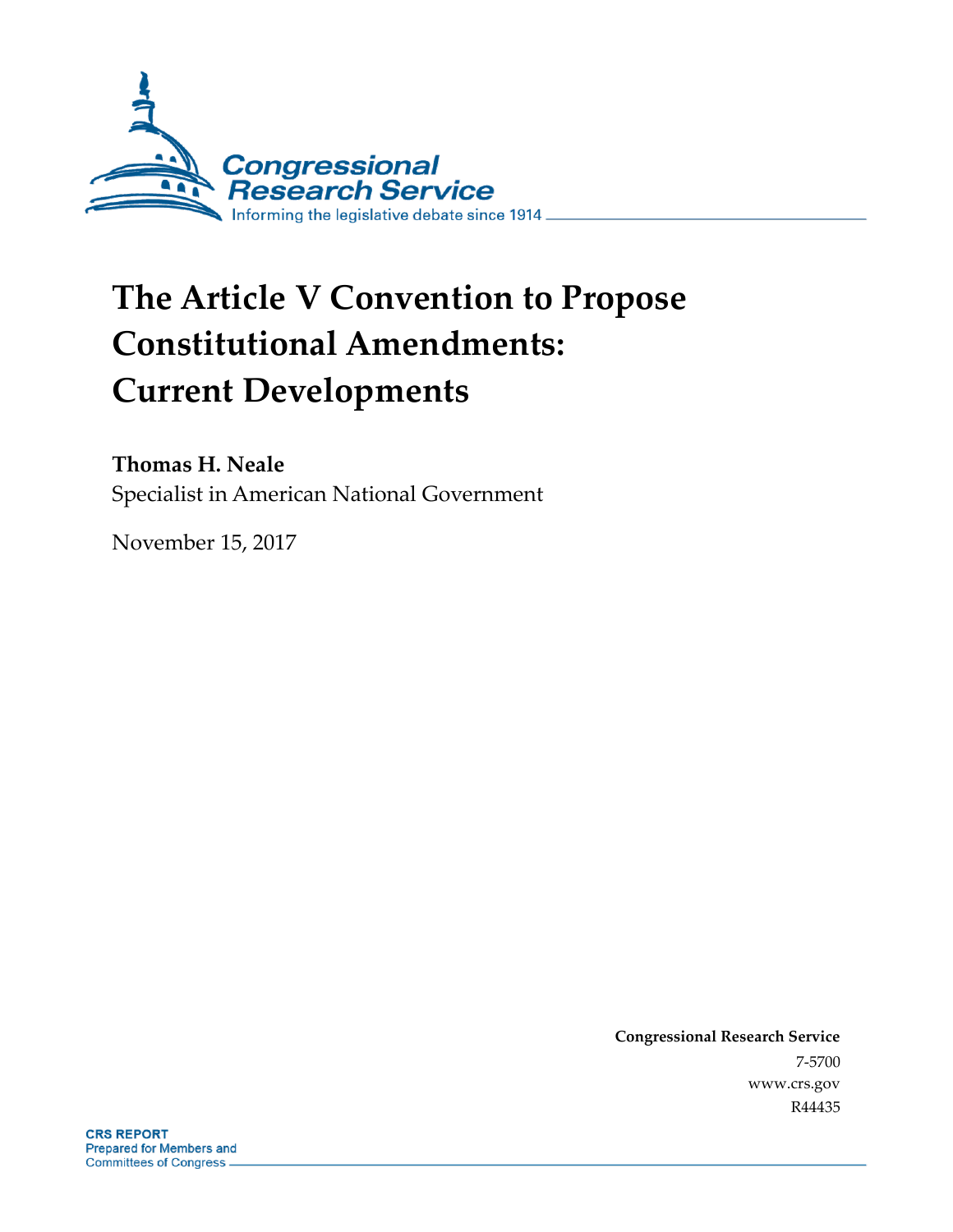### **Summary**

Article V of the U.S. Constitution provides two procedures for amending the nation's fundamental charter: proposal of amendments by Congress, by a vote of two-thirds of the Members of both houses, and proposal by a convention, generally referred to as an "Article V Convention," called on the application of the legislatures of two-thirds (34) of the states. Amendments proposed by either method must be ratified by three-fourths (38) of the states in order to become part of the Constitution. This report provides information for Members of Congress and congressional staff on current developments in Congress, the states, and the relevant advocacy and policy communities concerning the Article V Convention alternative.

From the 1960s to the 1980s, supporters of Article V Conventions mounted vigorous but ultimately unsuccessful campaigns to call conventions to consider amendments related to diverse issues, including school busing to achieve racial balance, abortion restrictions, apportionment in state legislatures, and, most prominently, a balanced federal budget.

After more than 20 years of comparative inaction, the past decade has seen a resurgence of interest in, and support for, the Article V Convention alternative. Congress has responded to this development, particularly requests for broader public availability of state applications for a convention. In the 114<sup>th</sup> Congress (2015-2017), the House of Representatives provided for registration and public availability on the Clerk of the House's website of state memorials related to the convention issue received since the beginning of that Congress. The rules, which remain in effect for the  $115<sup>th</sup>$  Congress, direct the chair of the Judiciary Committee to provide new convention applications and rescissions of previous applications to the Clerk for publication. They also authorize publication, at the chair's discretion, of applications for a convention previously forwarded to Congress.

Relevant legislation has also been introduced in the  $115<sup>th</sup>$  Congress. On March 27, 2017, Representative Luke Messer introduced H.R. 1742, the "Article V Records Transparency Act of 2017." This proposed legislation would direct the National Archives to make an organized compilation of all state applications and rescissions of applications for an Article V Convention currently held in its various collections. The Archives would also be directed to transmit physical and electronic copies to the Judiciary Committee chairs of the Senate and House of Representatives. One relevant constitutional amendment has also been introduced to date in the  $115<sup>th</sup>$  Congress, H.Con.Res. 73. This measure, introduced by Representative Messer on July 26, 2017, would "effect" the Compact for America's Interstate Compact for a Balanced Budget, summon an Article V Convention, and propose the amendment approved by the convention to the states for ratification.

Non-governmental advocacy groups across a broad range of the political spectrum continue to campaign for conventions to consider various amendments. Some of the issues and sponsoring organizations include a revival of the balanced budget amendment convention proposed in the 1970s-1980s (Balanced Budget Amendment Task Force); an interstate compact to call a convention and propose—and prospectively ratify—a balanced budget amendment (Compact for a Balanced Budget); an amendment or amendments to restrict the authority of the federal government (Convention of States); and an amendment to permit regulation of corporate spending in election campaigns, which is intended to nullify parts of the Supreme Court's decision in *Citizens United v. Federal Election Commission* (Wolf PAC).

Activity continues in the states. According to one source, approximately 175 applications for one or more of the several pending Article V Convention variants have been introduced in the legislatures of 40 states to date in 2017. At the time of this writing, the Balanced Budget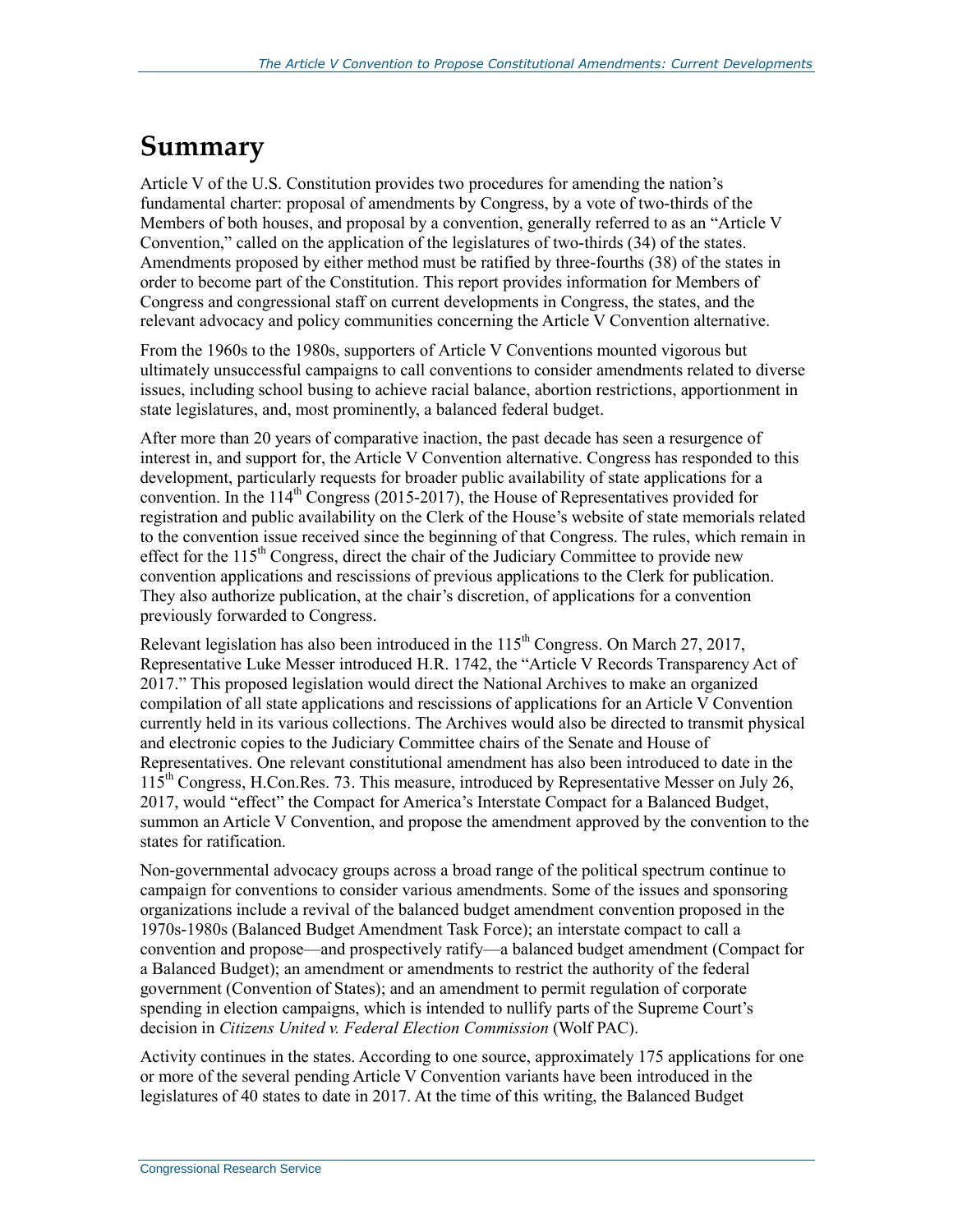Amendment Task Force claims 28 applications, many of which originated in the 1970s and 1980s; the Convention of States claims 12; and the Compact for America and Wolf PAC each claim five.

Two additional CRS Reports address other aspects of this issue. CRS Report R42589, *The Article V Convention to Propose Constitutional Amendments: Contemporary Issues for Congress*, identifies and analyzes the contemporary role of Congress in the Article V Convention process in greater detail. CRS Report R42592, *The Article V Convention for Proposing Constitutional Amendments: Historical Perspectives for Congress* examines the procedure's constitutional origins and history and provides an analysis of related state procedures.

This report will be updated as warranted by events.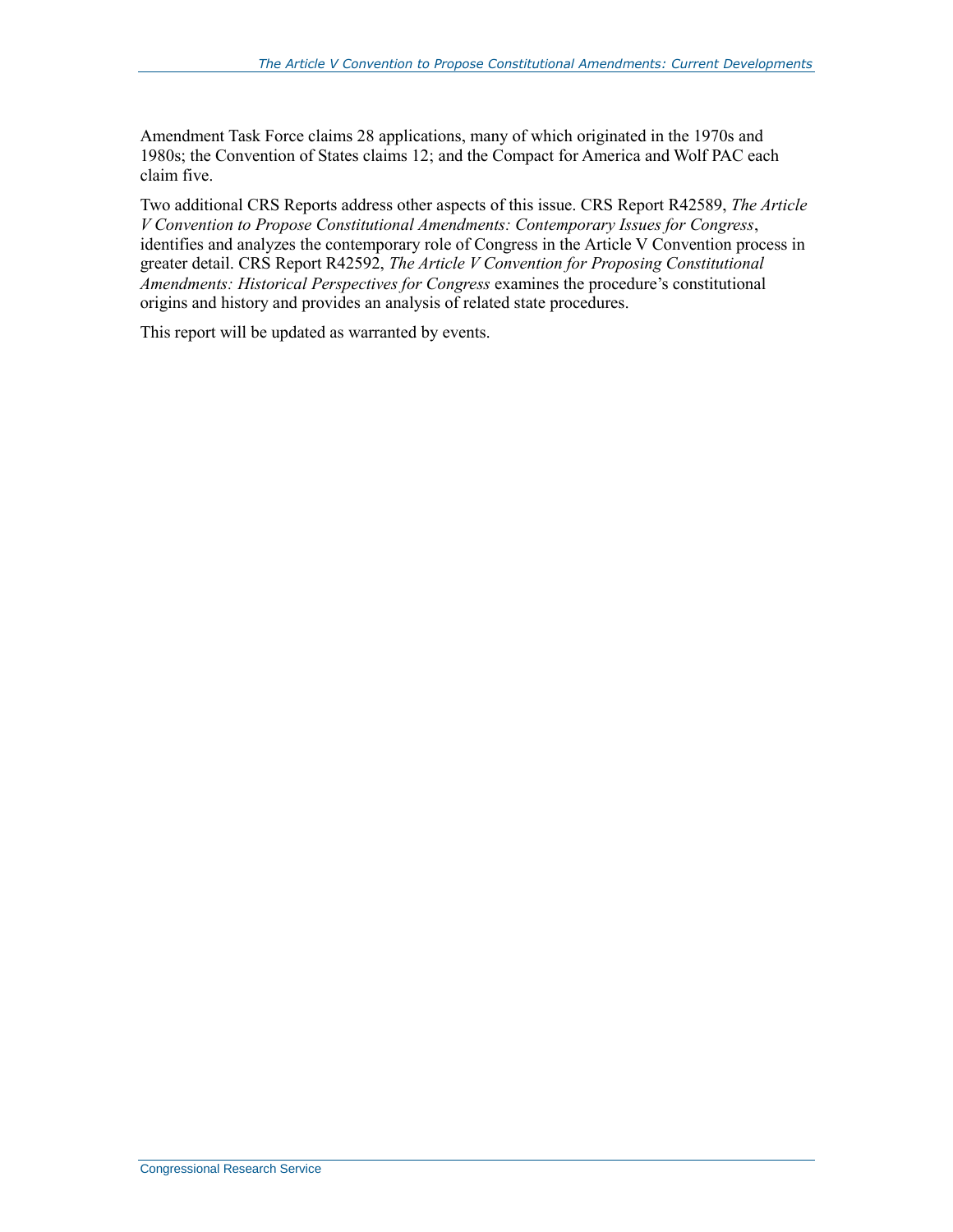## **Contents**

| The Article V Convention Since 1960: Its Rise, Decline, and Contemporary Resurgence 2 |  |
|---------------------------------------------------------------------------------------|--|
|                                                                                       |  |
|                                                                                       |  |
|                                                                                       |  |
|                                                                                       |  |
|                                                                                       |  |
|                                                                                       |  |
|                                                                                       |  |
| How Many Applications Are Required? How Many Have Been Submitted? 6                   |  |
|                                                                                       |  |
|                                                                                       |  |
|                                                                                       |  |
|                                                                                       |  |
|                                                                                       |  |
|                                                                                       |  |
|                                                                                       |  |
|                                                                                       |  |
|                                                                                       |  |
|                                                                                       |  |
|                                                                                       |  |
|                                                                                       |  |
| Publication of State Applications by the Clerk of the House of Representatives  12    |  |
|                                                                                       |  |
|                                                                                       |  |
|                                                                                       |  |
| 115 <sup>th</sup> Congress—House Judiciary Committee Hearing, July 27, 2017  14       |  |
|                                                                                       |  |
| H.J.Res. 34 Authorizing Consideration of a Specific Amendment by an Article           |  |
|                                                                                       |  |
|                                                                                       |  |
|                                                                                       |  |
|                                                                                       |  |
|                                                                                       |  |
|                                                                                       |  |
|                                                                                       |  |

### **Contacts**

|--|--|--|--|--|--|--|--|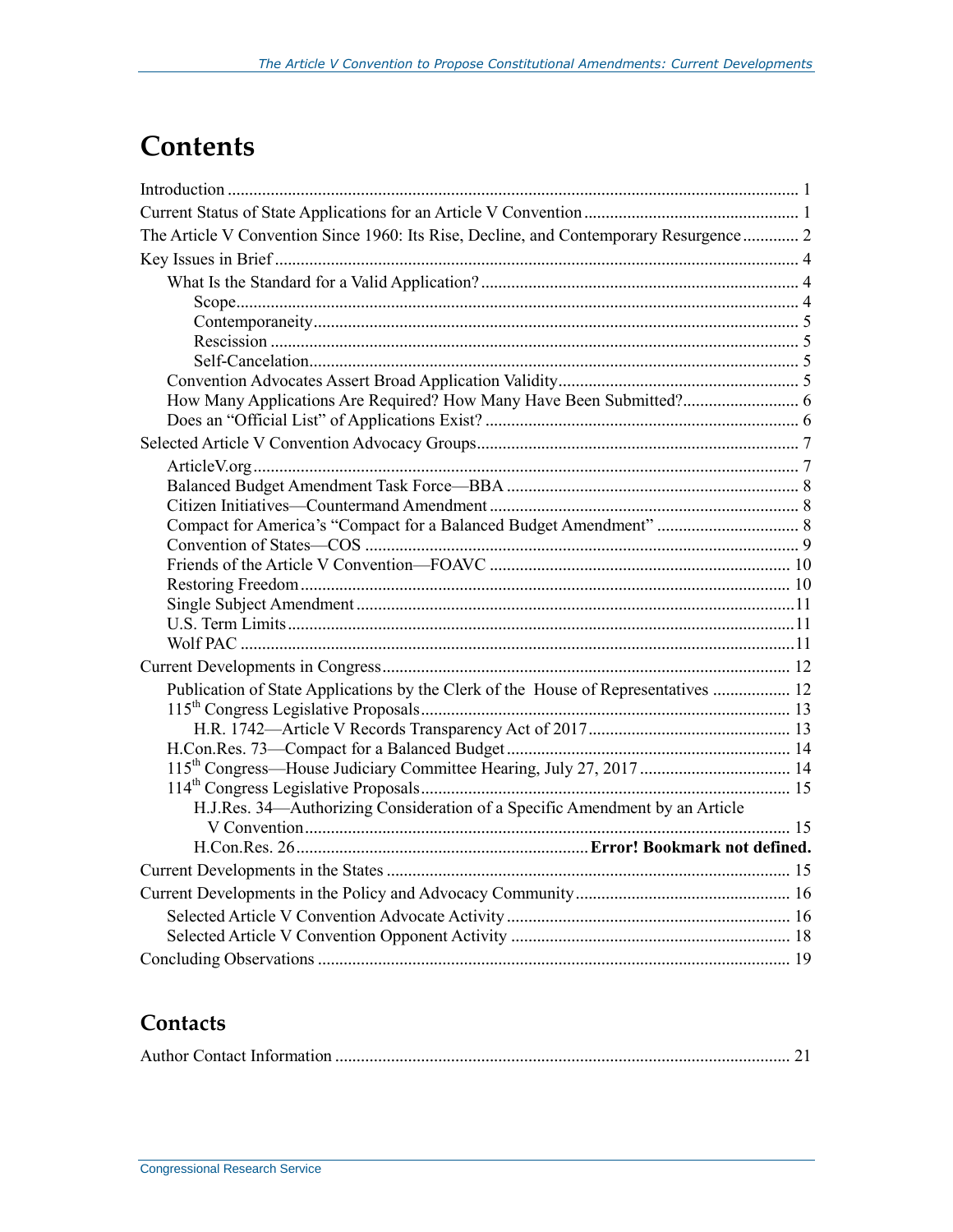## **Introduction**

Article V of the U.S. Constitution provides two alternatives for amending the nation's fundamental charter: proposal of amendments to the states by vote of two-thirds of the Members of both houses of Congress,<sup>1</sup> and proposal by a convention called as a result of applications from two-thirds of the states, the "Article V Convention." From the 1960s to the 1980s, supporters of Article V Conventions mounted vigorous but ultimately unsuccessful campaigns to call conventions to consider such issues as school busing to achieve racial balance, restrictions on abortion, apportionment in state legislatures, and a balanced federal budget. Since approximately 2010, after more than 20 years of comparative inaction, the Article V Convention alternative has drawn a new generation of supporters. Advocacy groups across a broad range of the political spectrum are pushing for conventions to consider various amendments. This report provides information for Members of Congress and congressional staff on current developments in Congress, the states, and the advocacy community on the Article V Convention alternative. Two companion reports provide more exposition and analysis of this issue: CRS Report R42592, *The Article V Convention for Proposing Constitutional Amendments: Historical Perspectives for Congress*; and CRS Report R42589, *The Article V Convention to Propose Constitutional Amendments: Contemporary Issues for Congress*.

## **Current Status of State Applications for an Article V Convention**

In recent years, measures proposing applications for one or more of the alternative Article V Convention proposals have been introduced in many states. David F. Guldenschuh, an attorney and scholar of the Article V Convention process who is associated with the Heartland Institute (which supports the Article V approach),<sup>2</sup> reported that as of August 1, 2017, 175 applications had been introduced in the legislatures of 40 states during their 2017 sessions.<sup>3</sup> To date in 2017, three states have submitted applications for a convention to consider a balanced budget as proposed by the Balanced Budget Amendment (BBA) Task Force. 4 Four states have joined the Convention of States Project,<sup>5</sup> and one has applied for the Compact for America's Compact for a Balanced

 $1$  This is traditionally interpreted to mean a two-thirds majority of Members present and voting, rather than of the whole number of Members in each chamber.

<sup>&</sup>lt;sup>2</sup> The Heartland Institute describes itself as "a national nonprofit research and education organization [whose] mission is to discover, develop, and promote free-market solutions to social and economic problems." Heartland Institute, "About Us," https://www.heartland.org/about-us/index.html.

<sup>&</sup>lt;sup>3</sup> David Guldenschuh, "August 1, 2017 Edition of the Article V Convention Legislative Progress Report," http://articlevcaucus.com/wp-content/uploads/2017/08/17-0801-AVC-Progress-Report.pdf; Guldenschuh, "The Article V Movement: A Comprehensive Assessment to Date and a Suggested Approach for State Legislators and Advocacy Groups Moving Forward," Heartland Institute, November, 2015, p. 23, https://www.heartland.org/publicationsresources/publications/the-article-v-movement-a-comprehensive-assessment-to-date-and-suggested-approach-for-statelegislators-and-advocacy-groups-moving-forward.

<sup>&</sup>lt;sup>4</sup> Arizona and Wyoming: Guldenschuh, "August 1, 2017 Edition of the Article V Legislative Progress Report"; Wisconsin: Jessie Opoien, "Wisconsin Becomes 28<sup>th</sup> State to Call for a U.S. Constitutional Convention," *Capital Times*, November 7, 2017, http://host.madison.com/ct/news/local/govt-and-politics/election-matters/wisconsinbecomes-th-state-to-call-for-u-s-constitutional/article\_d1df5fb0-58ac-5812-a3a3-f2eec08510f2.html.

<sup>5</sup> Arizona, Missouri, North Dakota and Texas: Guldenschuh, "August 1, 2017 Edition of the Article V Convention Legislative Progress Report."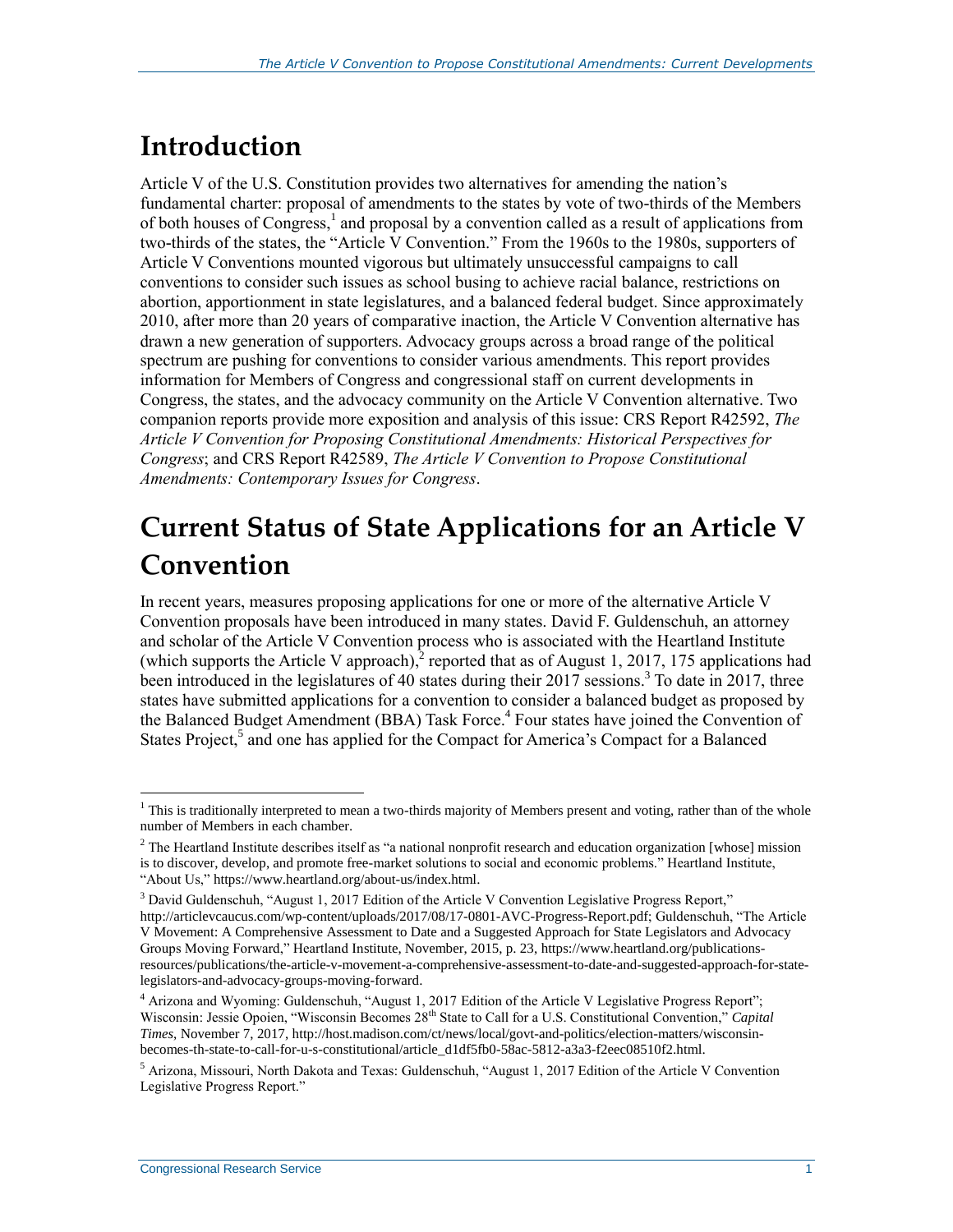Budget.<sup>6</sup> At the same time, Guldenschuh identified four states that had passed resolutions rescinding one or more applications submitted at an earlier time.<sup>7</sup> The present status of the most prominent Article V Convention campaigns following state action through 2017 follows. Convention advocacy groups listed below are identified in greater detail later in this report.

- Balanced Budget Amendment Task Force (balanced federal budget amendment) claims 28 applications, including related "legacy" applications of the 1970s and 1980s. 8
- Convention of States project (amendments restricting authority of U.S. government) lists applications from 12 states.<sup>9</sup>
- Wolf PAC (amendment repealing corporate personhood provisions of the Supreme Court's *Citizens United* decision) lists applications from five states.<sup>10</sup>
- Compact for America (balanced federal budget amendment via an interstate compact) lists applications from five states for its Compact for a Balanced Budget interstate compact and Article V Convention.<sup>11</sup>
- U.S. Term Limits (term limits for Congress amendment) lists one state application.<sup>12</sup>
- Citizen Initiatives—Countermand Amendment (amendment providing state veto of federal laws, regulations, court decisions) lists one state application.<sup>13</sup>
- Single Subject Amendment PAC (amendment to require public laws to include only one subject) lists one state application.<sup>14</sup>

## **The Article V Convention Since 1960: Its Rise, Decline, and Contemporary Resurgence**

Proposals for an Article V Convention are as old as the republic. According to one estimate, more than 700 have been filed since 1789, most of which have been proposed since 1900.<sup>15</sup> They have

 $\overline{a}$ <sup>6</sup> Arizona.

 $<sup>7</sup>$  Maryland, New Mexico, Nevada and Texas.</sup>

<sup>8</sup> BBA Task Force, "2017 Campaign Report," http://bba4usa.org/report/. States that have applied for a convention on the BBA Task Force model include Alabama, Alaska, Arizona, Arkansas, Colorado, Florida, Georgia, Indiana, Iowa, Kansas, Louisiana, Michigan, Mississippi, Missouri, Nebraska, New Hampshire, North Carolina, North Dakota, Ohio, Oklahoma, Pennsylvania, South Dakota, Tennessee, Texas, Utah, West Virginia, Wisconsin, and Wyoming. Wisconsin: Opoien, "Wisconsin Becomes  $28<sup>th</sup>$  State to Call for a U.S. Constitutional Convention." The issue of legacy applications is examined earlier in this report under "What Is the Standard for a Valid Application?"

<sup>9</sup> Guldenschuh, "August 1, 2017 Edition of the Article V Convention Legislative Progress Report." Applicant states: Alaska, Arizona, Arkansas, Florida, Georgia, Indiana, Louisiana, Missouri, North Dakota, Oklahoma, Tennessee, and Texas.

<sup>&</sup>lt;sup>10</sup> Ibid. Wolf PAC applicant states: California, Illinois, New Jersey, Rhode Island, and Vermont.

<sup>&</sup>lt;sup>11</sup> Ibid. Compact for a Balanced Budget applicant states: Arizona, Arkansas, Georgia, Mississippi, and North Dakota.

<sup>&</sup>lt;sup>12</sup> U.S. Term Limits applicant state: Florida. U.S. Term Limits, "Term Limits Convention—Florida Action Page," https://www.termlimits.com/florida/.

<sup>&</sup>lt;sup>13</sup> Citizen Initiatives—Countermand applicant state: Alaska. Heartland Institute, "Alaska Lawmakers Call for Countermand Amendment Convention," https://www.termlimits.com/florida/.

<sup>&</sup>lt;sup>14</sup> Single Subject Amendment PAC applicant state: Florida. Single Subject Amendment, "Florida House Memorial 261," http://singlesubjectamendment.com/florida-house-memorial-261/.

<sup>&</sup>lt;sup>15</sup> Statistics provided by Friends of the Article V Convention (FOAVC) and are available on the FOAVC website at (continued...)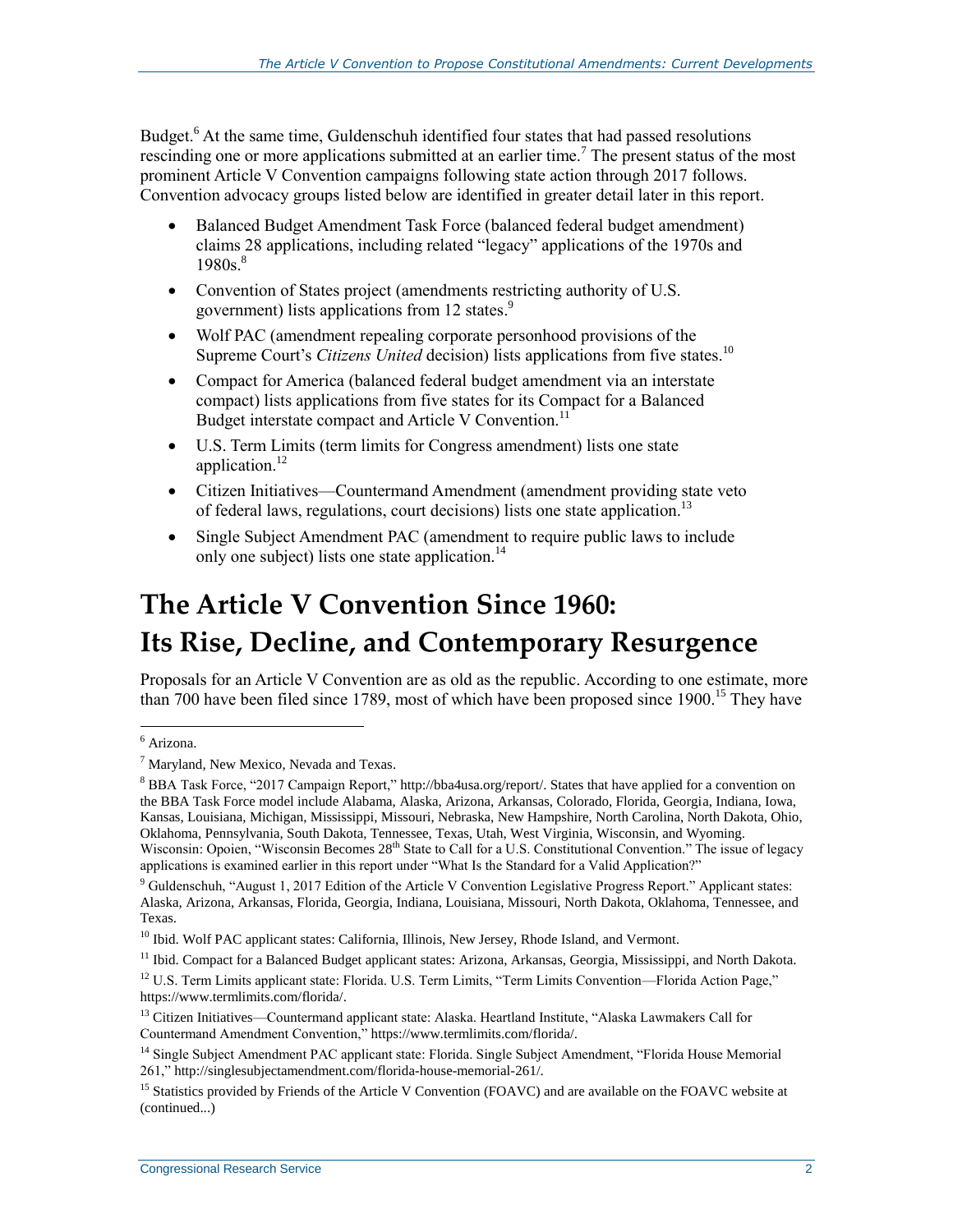included applications for a general convention and petitions for a convention to consider singlesubject amendments in an estimated 47 issue areas.<sup>16</sup> In the second half of the  $20<sup>th</sup>$  century, two campaigns for Article V Conventions approached the constitutional threshold of applications from two-thirds of the states, 34 at present. Mounted largely between 1964 and 1983, they concerned politically sensitive issues: apportionment in state legislatures,<sup>17</sup> which gained 33 state applications between 1964 and 1969, and an amendment requiring a balanced federal budget under most circumstances, which gained 32 applications between 1975 and 1983. After reaching these high water marks, the reapportionment proposal lost momentum following the death of its leading advocate,<sup>18</sup> while the balanced budget amendment campaign stalled in the face of growing opposition. The Article V Convention alternative returned to relative obscurity for more than 20 years. Between 1988 and 2010, 17 state legislatures passed resolutions rescinding their earlier calls for a convention. In some cases, these resolutions rescinded *all* previous Article V applications, while others specifically cited a convention for a balanced budget amendment.<sup>19</sup>

<span id="page-6-0"></span>Late in the first decade of the 21st century, interest in the Article V Convention revived among a range of advocacy groups. Originally linked to the Tea Party movement and organizations generally characterized as conservative and populist,<sup>20</sup> the most widely advocated convention subjects included an amendment or amendments to require a balanced federal budget, restrict the federal debt, and set general limitations on the authority and activities of the federal government.<sup>21</sup> The Article V Convention's appeal spread, however, as self-identified progressive movements, such as Occupy Wall Street,<sup>22</sup> began to advocate a convention for such purposes as overturning parts of the Supreme Court's *Citizens United*<sup>23</sup> decision, changing the definition of corporate personhood, or banning allegedly restrictive state voter identification requirements.<sup>24</sup> The convention option is arguably attractive on several grounds: It springs unquestionably from the "original intent" of the founders, the need for state applications suggests widespread popular

l

 $^{22}$  #Occupy Wall Street, NYC General Assembly, "Article V Constitutional Amendment Convention," April 1, 2012, http://www.nycga.net/2012/04/article-v-constitutional-amendment-convention/.

<sup>23</sup> 558 U.S. 310 (2010).

<sup>(...</sup>continued)

http://foa5c.org/file.php/1/Articles/AmendmentsTables.htm. It should be noted that (1) these figures are not official but were compiled by FOAVC, an organization that advocates an immediate convention, and (2) an officially recognized inclusive compilation of all state applications does not exist at the time of this writing.

<sup>&</sup>lt;sup>16</sup> Ibid. Some of the issues addressed in state applications included repeal of the  $16<sup>th</sup>$  (income tax) and  $18<sup>th</sup>$  (prohibition) Amendments, limitation on federal taxes, and prohibition of busing to achieve racial balance in schools, among others.

<sup>&</sup>lt;sup>17</sup> Advocates sought to circumvent the Supreme Court's decision in *Reynolds v. Sims* (377 U.S. 533 (1964)) that districts in both chambers of state legislatures must be generally equal in population. The amendment would have permitted states to use factors other than strict equality of population in redistricting one chamber of their legislatures.

<sup>&</sup>lt;sup>18</sup> Senator Everett M. Dirksen of Illinois (1896-1969).

<sup>&</sup>lt;sup>19</sup> According to the FOAVC website, between 1988 and 2010, Alabama, Arizona, Florida, Georgia, Idaho, Louisiana, Montana, New Hampshire, Nevada, North Dakota, Oklahoma, Oregon, South Carolina, South Dakota, Tennessee, Utah and Wyoming rescinded Article V applications. See FOAVC website at http://foavc.org/file.php/1/Amendments. In recent years, however, Alabama, Florida, and New Hampshire have submitted new applications for a convention to consider a BBA. The author gratefully credits Gregory Watson, Legislative Assistant with the Texas Legislature for assistance in verifying this list.

<sup>20</sup> Rebecca Shabad, "Tea Party Express Pushes for Balanced Budget Amendment," *The Hill*, January 15, 2015, http://thehill.com/policy/finance/232279-tea-party-express-launches-campaign-for-a-balanced-budget-amendment.

<sup>21</sup> Reid Wilson, "Conservative Lawmakers Weigh Bid to Call Constitutional Convention," *Washington Post*, April 4, 2015, http://www.washingtonpost.com/politics/conservative-lawmakers-weigh-bid-to-call-for-constitutionalconvention/2015/04/04/b25d4f1e-db02-11e4-ba28-f2a685dc7f89\_story.html.

<sup>24</sup> John Celock, "Article V Constitutional Convention Could Offer Advantage for Progressive Causes," *Huffington Post*, April 1, 2013, http://www.huffingtonpost.com/2013/04/01/article-v-constitutional-convention\_n\_2992831.html.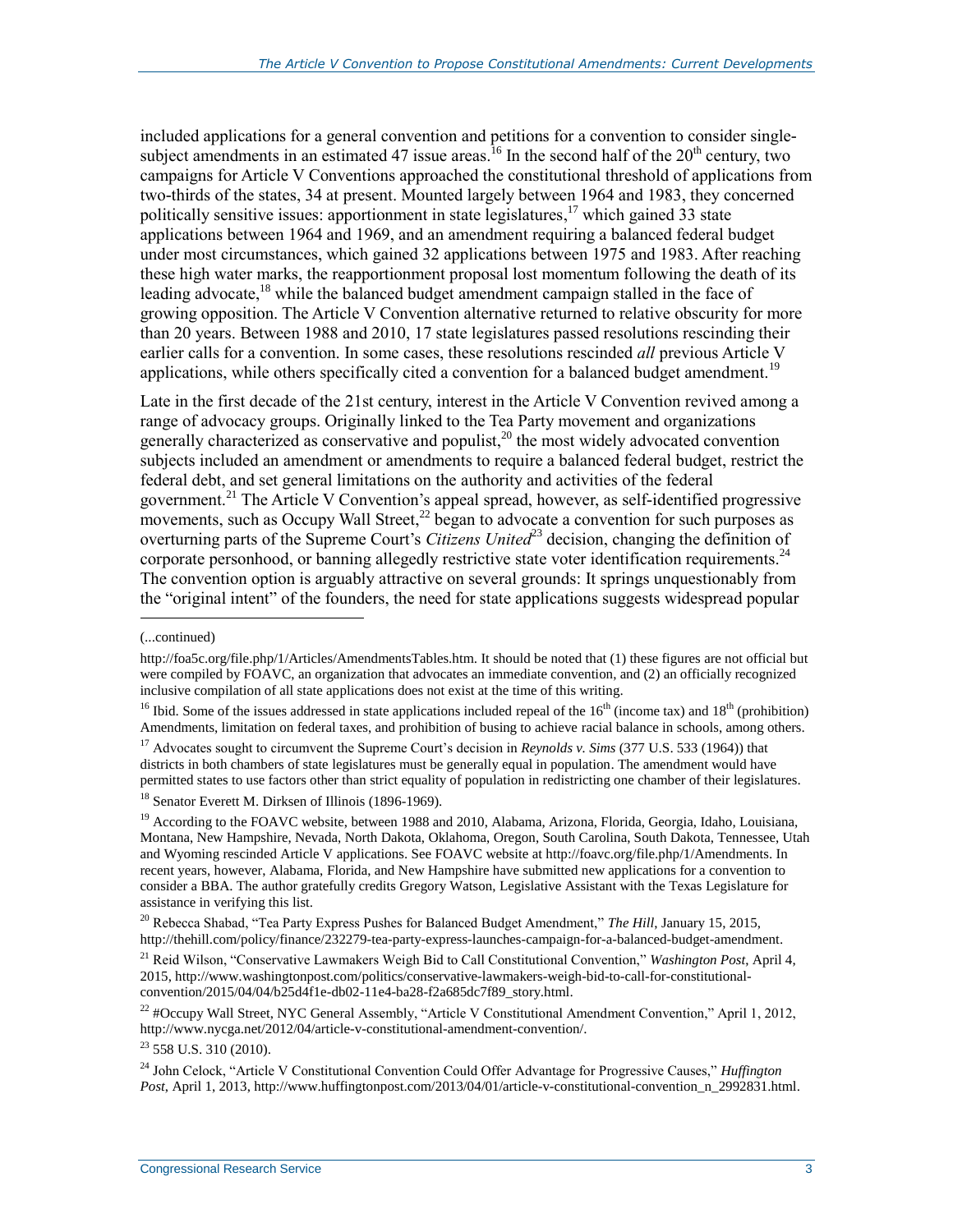grass-roots origins, and the prospect of proposing amendments directly to the states offers an alternative to what some have characterized as a legislative and policy deadlock at the federal level.

The revival of the Article V Convention option is arguably reflected in the actions of state legislatures. According to the Balanced Budget Amendment Task Force, an Article V Convention advocacy group, since 2010, 15 states have reversed earlier rescissions of convention applications.<sup>25</sup> Conversely, since 2016, five states have rescinded their earlier convention applications, suggesting the growth of "second thoughts" in some states.<sup>26</sup>

## **Key Issues in Brief**

### **What Is the Standard for a Valid Application?**

A number of questions have been raised concerning the standard for a valid Article V Convention application.

#### **Scope**

One issue centers on the permissible scope of state applications. What sort of convention application meets Article V's constitutional requirements? Did the framers of Article V contemplate state applications for  $(1)$  a general convention;  $(2)$  a convention to consider a single issue, such as a balanced budget amendment; or (3) a convention to consider a specific amendment, the text of which has been included or identified in the petition? Or does it give sanction to all of these alternatives?

Some observers hold that only applications for a "general" convention, those that do not cite a specific policy issue or amendment, are valid. Other commentators maintain that state applications for an Article V Convention must address the same issue in order to be counted toward the two-thirds threshold established by the Constitution. Most scholars agree that applications proposing a specifically worded amendment would not meet the constitutional standard.<sup>27</sup> Congress has, however, received applications calling for an Article V Convention that would consider a particular, specifically worded, amendment. The practice was most common in the 1980s, utilized by the campaign for a convention to consider a balanced budget amendment. A number of states during that period included the text of the proposed amendment in their applications. At present, the following organizations, "Compact for America," "Single Subject Amendment," and "Restoring Freedom" all propose conventions to consider specifically worded amendments, notwithstanding the opinion expressed by the House Judiciary Committee in 1993

 $\overline{a}$ <sup>25</sup> BBA Task Force, "BBA Campaign History," http://bba4usa.org/campaign/.

<sup>26</sup> Miles Rapoport, "The March Toward a Constitutional Convention Slows to a Crawl," *American Prospect*, April 12, 2017, http://prospect.org/article/march-toward-constitutional-convention-slows-crawl.

 $27$  In 1993, the House Judiciary Committee concluded that an application requesting an up-or-down vote on a specifically worded amendment cannot be considered valid. The committee held that such an approach robs the Convention of its deliberative function, which is inherent in Article V language stating that the Convention's purpose is to "propose amendments." If the state legislatures were permitted to propose the exact wording of an amendment and stipulate that the language not be altered, the Convention would be deprived of this function and would become, instead, part of the ratification process. See U.S. Congress, House of Representatives, Committee on the Judiciary, *Is There a Constitutional Convention in America's Future?*, 103rd Congress, 1st session, committee print, serial no. 1 (Washington: GPO, 1993) p. 7.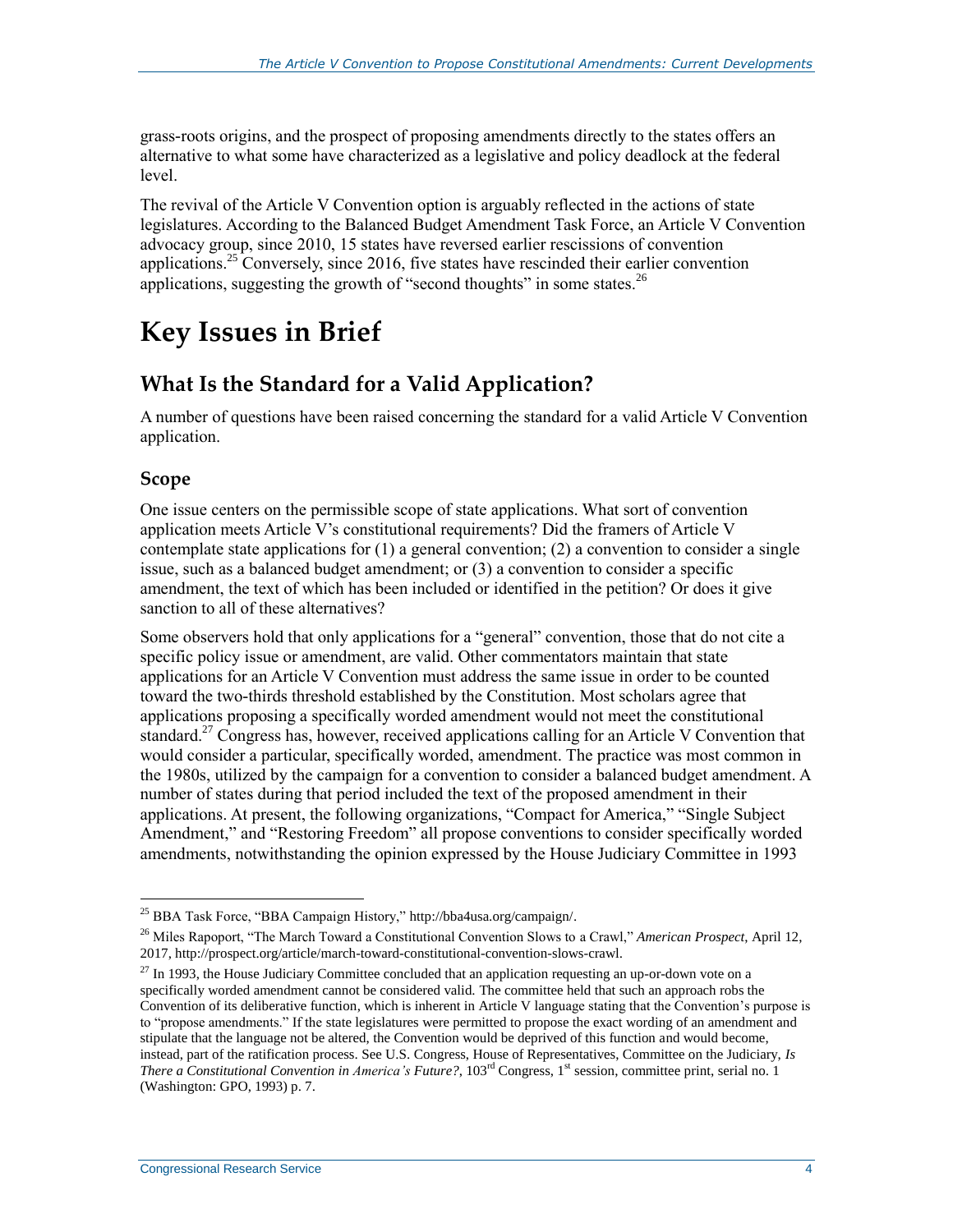that an application requesting an up-or-down vote on a specifically worded amendment cannot be considered valid.<sup>28</sup>

#### **Contemporaneity**

Another question concerns the issue of timeliness or contemporaneity: is a state application for a convention valid forever, or does it have a limited "shelf life"? If so, how long does this period of validity last? Some argue that state applications are valid for seven years, the same length of time as the ratification window established in the  $20<sup>th</sup>$  century for most amendments proposed by Congress.<sup>29</sup> Others suggest a shelf life of two to four years for state applications.<sup>30</sup> Conversely, the great majority of Article V Convention supporters generally assert that state applications are valid indefinitely, and that Congress has no authority to set a deadline.<sup>31</sup>

#### **Rescission**

A further issue centers on the question of whether states have the constitutional authority to repeal or rescind earlier applications for an Article V Convention. Over the years, some state legislatures have passed resolutions retracting either one, some, or all of their previous applications. For instance, as noted earlier, between 1988 and 2010, an estimated 17 states passed such resolutions, although some have since rescinded their rescissions.<sup>32</sup> Do states have the authority to rescind applications for an Article V Convention? Opinion is divided: some hold that the application process is only preliminary, and that states may withdraw their applications, so long as the twothirds threshold has not been crossed.<sup>33</sup> Others dispute this assertion, maintaining that that an application carries the same weight as a state's ratification of a proposed constitutional amendment, and that an application cannot be revoked or rescinded.<sup>34</sup>

#### **Self-Cancelation**

In the past, especially in connection with the late- $20<sup>th</sup>$  century movement for an Article V Convention to consider a balanced budget amendment, states also frequently added self-canceling clauses to their applications rendering them null and void if Congress proposed an amendment incorporating the application's stated goals.

#### **Convention Advocates Assert Broad Application Validity**

Many supporters of the Article V Convention claim that these various distinctions are immaterial, and that all state applications are equally valid, whether they propose a general convention, a

 $\overline{a}$  $28$  Ibid.

<sup>29</sup> Ibid., p. 10.

<sup>30</sup> "Proposed Legislation on the Convention Method of Amending the United States Constitution," Note, *Harvard Law Review*, vol. 85, no. 8 (June 1972), pp. 1619-1621.

 $31$  FOAVC, "Frequently Asked Questions: What does 'contemporaneous' mean as it relates to counting applications?," http://foavc.org/file.php/1/Articles/FAQ.htm#Contemporaneous.

 $32$  See above at footnot[e 19.](#page-6-0)

<sup>33</sup> Dwight Connely, "Amending the Constitution: Is This Any Way to Call for a Constitutional Convention?," *Arizona Law Review*, vol. 22, no. 4 (1980), pp. 1033-1034.

<sup>34</sup> FOAVC, "Frequently Asked Questions: Rescission," http://www.foa5c.org/mod/resource/view.php?id=2. Some observers, however, assert that states have the right to rescind ratifications of constitutional amendments prior to the certification that an amendment has been ratified by three-fourths of the states.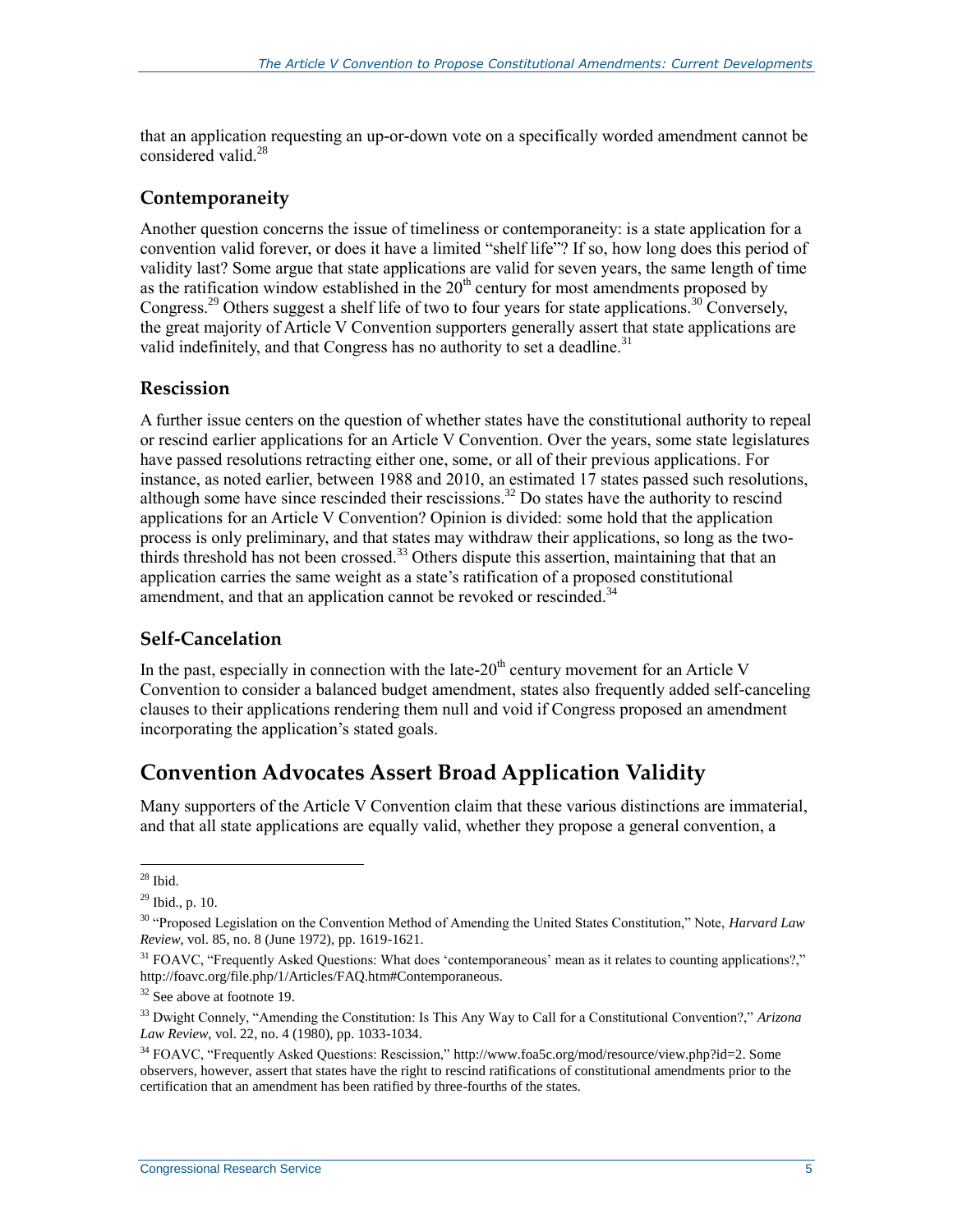convention to consider one or more policy issues, or one to consider an amendment containing a specific text. The framers, they maintain, deliberately avoided specific requirements for state applications to be counted toward the two-thirds threshold. One advocacy group, Friends of the Article V Convention (FOAVC), maintains that one application is as good as another, that applications are valid indefinitely, and that states cannot rescind their applications. It further asserts that as soon as Congress had received applications of any sort from two-thirds of the states in the union at that time, it had a constitutional obligation to call a convention. By their calculation, 49 of the 50 states have submitted an Article V petition at some point since 1789, and that Congress should have called a convention not later than  $1911^{35}$ 

### **How Many Applications Are Required? How Many Have Been Submitted?**

All parties accept the constitutional requirement that an Article V Convention can be summoned only after the legislatures of two-thirds of the states (34) have submitted applications. As noted in the previous section, however, beyond that baseline, consensus begins to break down. Some convention advocates insist that Congress is obligated to call a convention immediately. FOAVC, cited earlier in this report, identifies over 700 applications on its website, filed from 49 states.<sup>36</sup> Other groups suggest that the 34-state threshold has yet to be met for a convention to consider proposals in specific areas. Of currently active Article V Convention advocacy groups, the Balanced Budget Amendment Task Force claims the most, 28 applications.<sup>37</sup>

#### **Does an "Official List" of Applications Exist?**

Another issue frequently cited by convention advocates is the existence, or lack thereof, of an "official list" of state applications for an Article V Convention. According to the National Archives, state applications have traditionally not been collected in a central repository, but are scattered through the holdings of the Center for Legislative Archives, generally filed with committee papers, and arranged by the Congress in which they were received.<sup>38</sup> FOAVC has criticized this practice, asserting that "Congress has failed miserably (most likely by design) at its duty to track and keep a count of all Article V Convention applications (so that they will know when two thirds of the states have met the prerequisite number for a peremptory Article V Convention)."<sup>39</sup> Beginning in 2013, Article V Convention activists accelerated their campaigns for an official congressional count of state applications,<sup>40</sup> including petitions to both the House and Senate.<sup>41</sup>

<sup>35</sup> FOAVC, "Frequently Asked Questions: Article V Application Tables," http://www.foa5c.org/file.php/1/Articles/ Table\_Summarizing\_State\_Applications.pdf.

<sup>36</sup> FOAVC, "Frequently Asked Questions: Images of Article V Applications," http://www.article-5.org/file.php/1/ Amendments/index.htm.

<sup>37</sup> BBA Task Force, "2017 Campaign Report," http://bba4usa.org/report/.

<sup>&</sup>lt;sup>38</sup> Letter from Rodney A. Ross, National Archives and Records Administration, Center for Legislative Archives, March 12, 2007. Available from the author.

 $39$  FOAVC, "Congress Defies Article V of the U.S. Constitution by Ignoring Hundreds of Article V Applications from 49 of All 50 states," http://foavc.org/file.php/1/Amendments.

<sup>40</sup> FOAVC, "Article V.org Seeks Official Congressional Count of Convention Call Applications," http://www.foavc.org/reference/file47.pdf.

<sup>41</sup> House: *Congressional Record*, daily edition, vol. 159, no. 150 (October 24, 2013), p. H6775, Petition no. 55. Senate: *Congressional Record*, daily edition, vol. 159, no. 113 (August 1, 2013), p. S6204, POM-120.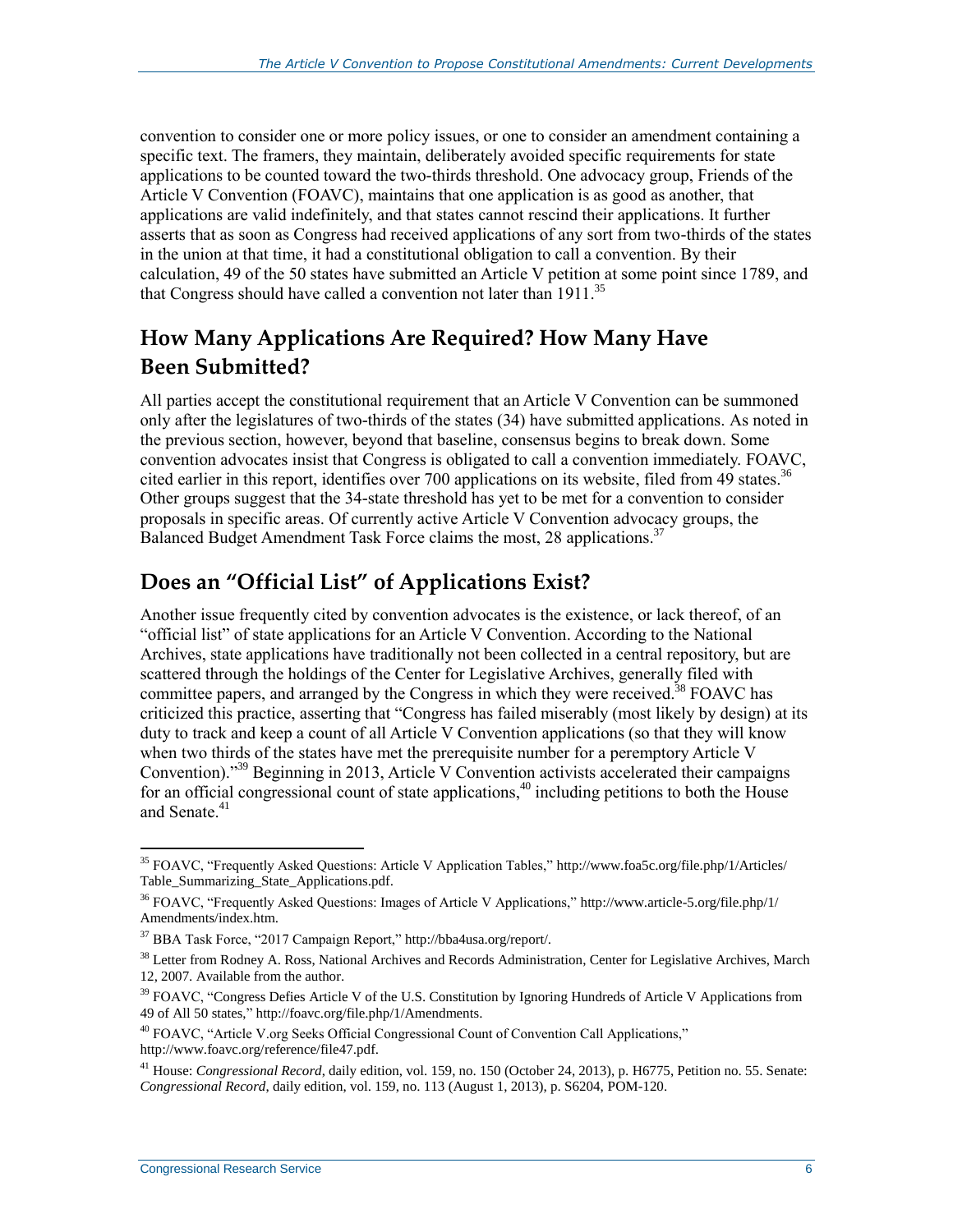The House of Representatives established new procedures governing state actions concerning an Article V Convention in the  $114<sup>th</sup>$  Congress, which continue in effect in the  $115<sup>th</sup>$  Congress. A rules change directed the chair of the House Judiciary Committee to designate for public availability all such new memorials received from the states, and at the chair's discretion, any memorial submitted by the states prior to the 114<sup>th</sup> Congress. The resolution also directed the Clerk of the House of Representatives to make the designated memorials publicly available in electronic form, organized by state and year of receipt.<sup>42</sup> In addition, H.R. 1742, the "Article V Records Transparency Act of 2017," introduced in the  $115<sup>th</sup>$  Congress by Representative Luke Messer, would require the National Archives to make an organized compilation of all state applications for, and rescissions of applications for, an Article V Convention. Upon completion, the Archivist of the United States would transmit physical and electronic copies to the chairs of the Judiciary Committees of the Senate and House of Representatives for public availability.<sup>43</sup> If this legislation were enacted and implemented, the proposed compilation would arguably meet the requirements demanded by the convention advocacy community over many years. Both congressional initiatives are examined at greater length later in this report.

## **Selected Article V Convention Advocacy Groups**

The Article V Convention option is currently promoted by multiple advocacy organizations which embrace different approaches to the issue and propose conventions to consider amendments in various issue areas. This section identifies selected organizations that promote an Article V Convention, lists them in alphabetical order, and provides brief analyses of their specific agendas.

The author of this report has been unable to identify at the time of this writing any public policy and issue organizations that focus specifically on *opposition* to the Article V Convention alternative. A number of established policy advocacy groups, however, have criticized or issued position papers expressing their disapproval. These include, but may not be limited to, the John Birch Society, the Center on Budget Policy and Priorities, Eagle Forum, and Common Cause. Activities and positions of these groups are examined later in this report at the heading "Current Activity in the Policy and Advocacy Community."

### **ArticleV.org**

ArticleV.org<sup>44</sup> traces its origins to the Occupy Wall Street movement of 2011-2012. It emphasizes the use of social media for communication among supporters and describes its mission as "educating Americans on the reasons to bring about an Article V convention," and persuading them to "[a]pply their energy to pressure Congress to call for a Convention."<sup>45</sup> It does not appear to support or advocate either an amendment in a specific policy area or a specifically worded amendment, but offers a broad range of alternative amendments, accompanied by the admonition, " $[m]$ ay the best amendments win."<sup>46</sup>

 $^{42}$  H.Res. 5, "Adopting Rules for the 115<sup>th</sup> Congress," https://www.congress.gov/bill/115th-congress/house-resolution/ 5/text?q=%7B%22search%22%3A%5B%22adopting+rules+for+the+115th+congress%22%5D%7D&r=1.

<sup>&</sup>lt;sup>43</sup> H.R. 1742, "Article V Records Transparency Act of 2017," https://www.congress.gov/bill/115th-congress/house-bill/ 1742?r=1.

<sup>44</sup> ArticleV.org, "About Us," http://articlev.org/oxwall/.

<sup>45</sup> ArticleV.org, "Who Is ArticleV.org?," http://articlev.org/oxwall/.

 $46$  Ibid.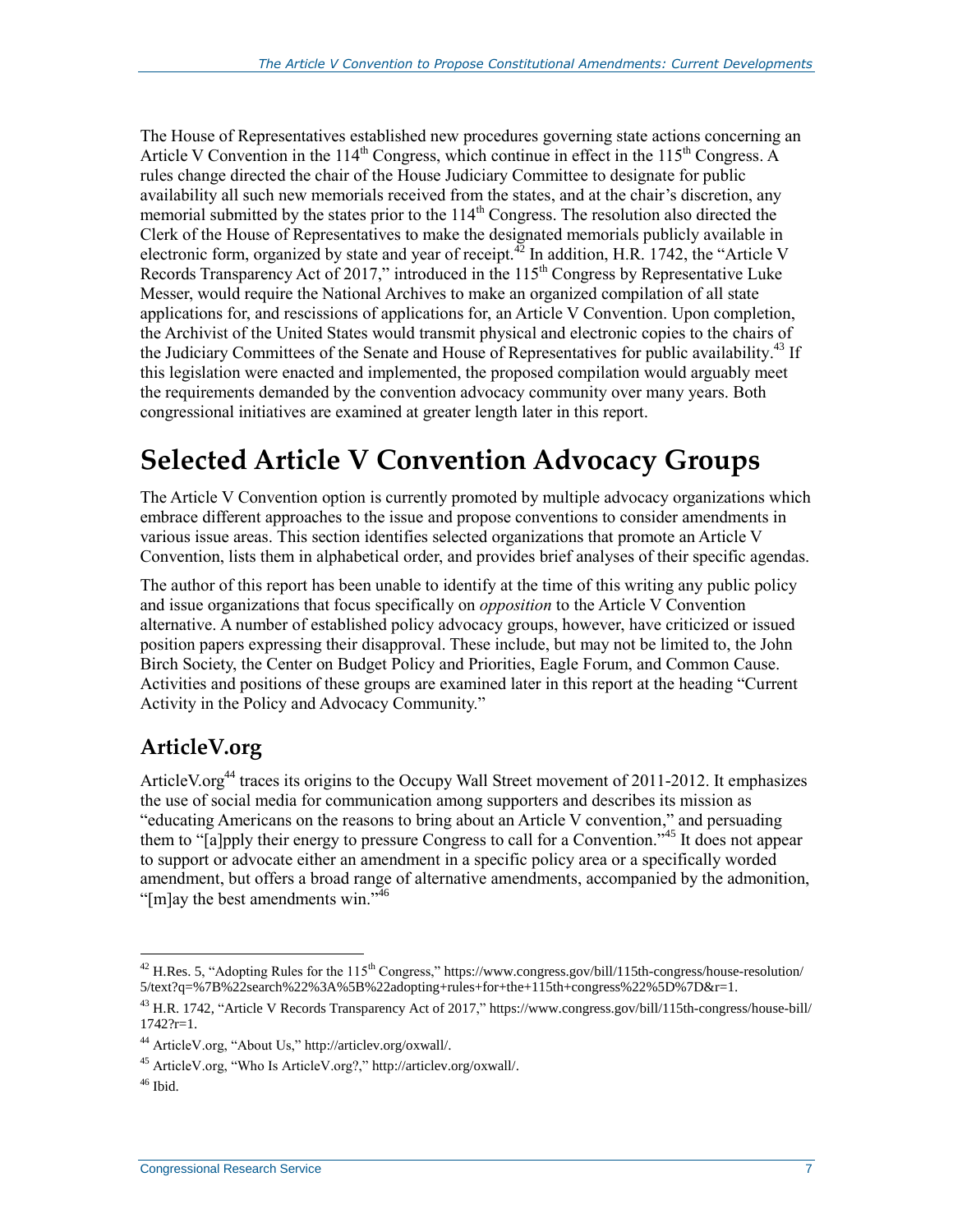#### **Balanced Budget Amendment Task Force—BBA**

The Balanced Budget Amendment (BBA) Task Force advocates "a convention under Article V of the U.S. Constitution to exclusively consider a Federal Balanced Budget Amendment."<sup>47</sup> Established in 2010, the BBA Task Force includes earlier unrescinded "legacy" applications for a balanced budget amendment convention submitted during the 1970s-1980s in its count of valid state petitions and could arguably be considered as a successor to this earlier Article V Convention movement, although it does not describe itself as such. It also campaigns actively for additional state applications.<sup>48</sup> At the time of this writing, the BBA Task Force claims 28 applications, the largest number of any convention advocacy group.<sup>49</sup> It may be noted, however, that some of these, dating to the 1970s and 1980s, might be questioned on the grounds of contemporaneity, an issue discussed earlier in this report.

#### **Citizen Initiatives—Countermand Amendment**

Citizen Initiatives promotes the use of the Article V Convention alternative to achieve "single subject" amendments on a range of public issues.<sup>50</sup> It is self-described as "a facilitator, serving State Legislatures by coordinating Convention calls for proposed amendments by assisting in the passage of Delegate Resolutions by Legislatures in the Convention and ratification process."<sup>51</sup> At the time of this writing, Citizen Initiatives lists one state application for a convention to consider the Countermand Amendment, which would authorize the states to override federal legislation, executive orders, or court orders whenever the legislatures of 60% (30) of the states agree to such a veto. $52$ 

### **Compact for America's "Compact for a Balanced Budget Amendment"**

A different approach to the Article V Convention question was advanced in 2013 by the Compact for America (CFA), a domestic nonprofit "501(c)(4)" corporation.<sup>53</sup> The organization's Compact for a Balanced Budget Amendment is an interstate compact,  $54$  which it asserts would transform

 $\overline{a}$ 

ca4282cedfc80cf582e69f265611e5ee?AccessKeyId=499EF5BCFD5720FCE35C&disposition=0&alloworigin=1.

<sup>47</sup> BBA Task Force, "Our Mission," http://www.bba4usa.org.

<sup>48</sup> BBA Task Force, "Active Article V BBA Applications," http://nebula.wsimg.com/

<sup>49</sup> BBA Task Force, "2017 Campaign Report," http://bba4usa.org/report/. States that have applied for a convention on the BBA Task Force model include Alabama, Alaska, Arizona, Arkansas, Colorado, Florida, Georgia, Indiana, Iowa, Kansas, Louisiana, Michigan, Mississippi, Missouri, Nebraska, New Hampshire, North Carolina, North Dakota, Ohio, Oklahoma, Pennsylvania, South Dakota, Tennessee, Texas, Utah, West Virginia, Wyoming. See also Wisconsin's November 7, 2017 application: Opoien, "Wisconsin Becomes 28<sup>th</sup> State to Call for a U.S. Constitutional Convention."

<sup>&</sup>lt;sup>50</sup> For a list of proposed amendments endorsed by this organization, see Citizen Initiatives, "Reclaiming America Through Single Issue Amendment Conventions," http://citizeninitiatives.org/index.htm.

<sup>51</sup> Citizen Initiatives, "Mission Statement," http://citizeninitiatives.org/mission\_statement.htm.

 $52$  Heartland Institute, "Alaska Lawmakers Call for Countermand Amendment Convention," https://www.termlimits.com/florida/.

<sup>53</sup> CFA, "The Solution," http://www.compactforamerica.org/solution.

 $54$  An interstate compact, under the broadest understanding, is a contract between or among two or more consenting states. See *Texas v. New Mexico*, 482 U.S. 124,128 (1989) (noting that a "Compact is, after all, a contract.") (quoting *Petty v. Tennessee-Missouri Bridge Comm'n*, 359 U.S. 275, 285 (1959) (Frankfurter, F., dissenting)). The Supreme Court, interpreting the compacts clause of the Constitution (Article I, Section 10, clause 3), has held that a state may enter into an interstate compact with any other state so long as the agreement is not "directed to the formation of any combination tending to increase the political power in the States, which may encroach upon or interfere with the just (continued...)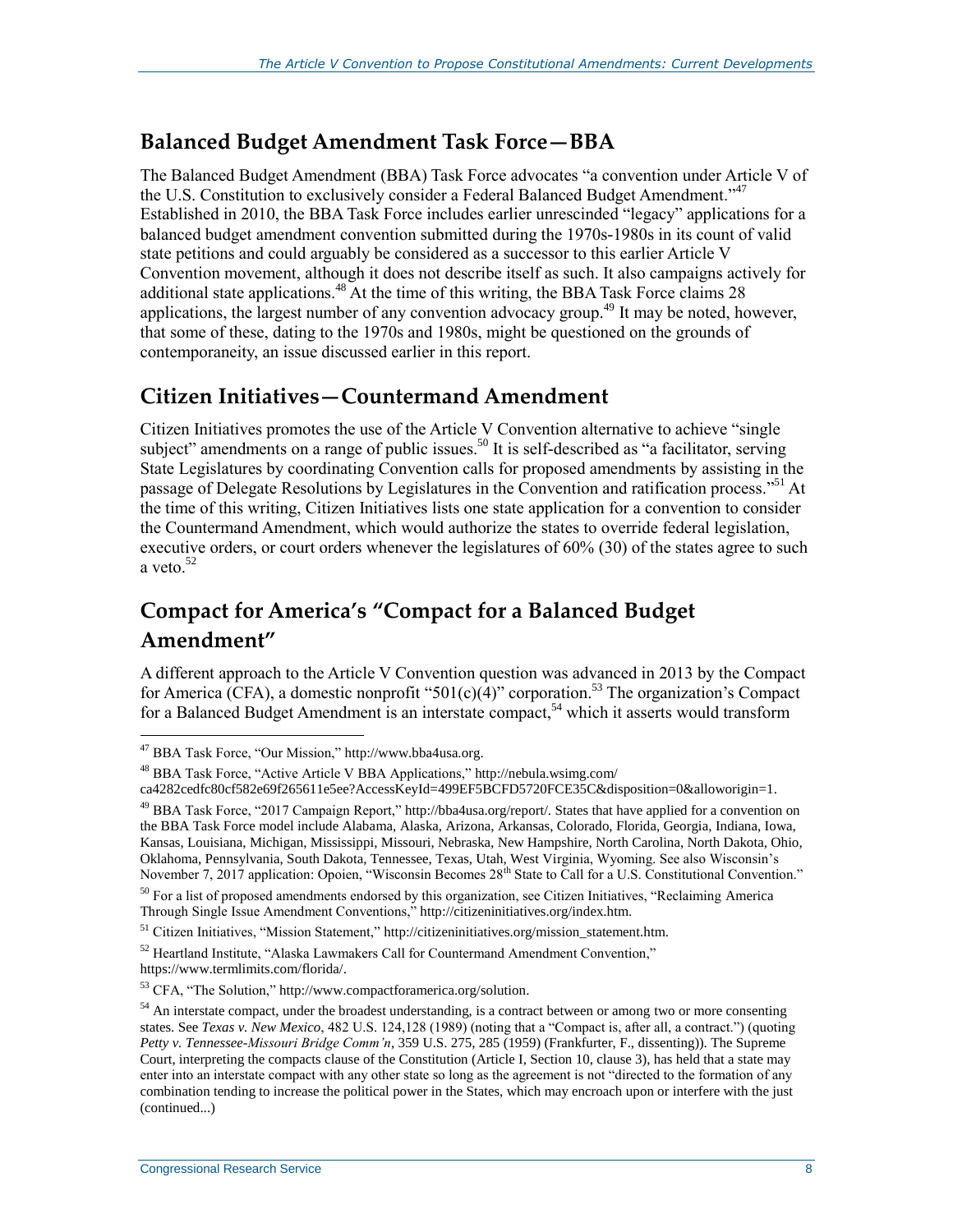"the otherwise cumbersome state-initiated amendment process under Article V into a 'turn-key' operation."<sup>55</sup> The Compact includes a comprehensive program that its advocates claim meets all the requirements necessary to (1) apply for and convene a convention; (2) provide rules and operating procedures for the convention; (3) convene the convention; (4) present, approve, and propose a pre-drafted amendment for transmission to the states; and (5) provide for prospective state ratification of the amendment. The single action of the requisite number of states agreeing to the Compact would, its proponents argue, set in motion the convention process through a series of "conditional enactments," each of which would trigger the next step in the process, ultimately leading to ratification. Proponents claim the interstate compact device would speed up the process so that a convention could be called, convened, and adjourned and an amendment proposed and ratified within 12 months. $56$ 

The Compact seeks to anticipate and prescribe procedures for various elements in the Article V Convention process. A state's act of agreement to the Compact would constitute its application for an Article V Convention, the sole purpose of which would be to propose an amendment whose text is prescribed in the Compact. Participating states also agree to observe the Compact's provisions governing the convention's composition and rules of procedure. By agreeing to the Compact, states also commit themselves to "prospective" ratification of the proposed amendment. One distinguishing feature of the compact is its self-termination provision. The compact effectively limits itself to a seven-year lifespan: if it fails to gain membership by the requisite 38 states within seven years after the first state joins, the compact terminates, and is "repealed, void *ab initio*, and held for naught."<sup>57</sup>

Since the CFA initiative would use an interstate compact as its vehicle for the convention, and since the Constitution requires congressional approval for such a compact, CFA provides model legislation for a concurrent resolution that could be used by Congress to call the convention.<sup>58</sup> H.Con.Res. 73, a concurrent resolution incorporating the Compact for a Balanced Budget, was introduced in the 115<sup>th</sup> Congress on July 26, 2017, by Representative Luke Messer. At the time of this writing, five states have joined the Compact for a Balanced Budget.<sup>59</sup>

#### **Convention of States—COS**

The Convention of States is a project of Citizens for Self-Governance (CSG).<sup>60</sup> In its "Jefferson Statement," CSG calls for an Article V convention for "the sole purpose of proposing

l

<sup>(...</sup>continued)

supremacy of the United States." See *Virginia v. Tennessee*, 148 U.S. 503,519 (1893).

<sup>55</sup> Goldwater Institute, "Compact for a Balanced Budget," http://goldwaterinstitute.org/article/compact-for-a-balancedbudget/.

<sup>56</sup> Nick Dranias, "Introducing Article V 2.0: The Compact for a Balanced Budget," Heartland Institute, March 2016, p. 7, https://www.heartland.org/\_template-assets/documents/publications/03-30-16\_dranias\_update.pdf.

 $57$  CFA, "Compact for a Balanced Budget Model Legislation," "Model Resolution That Activates the Compact,"

http://www.compactforamerica.org/legislation.

<sup>&</sup>lt;sup>58</sup> Nick Dranias, "The Compact for America's Laser-Focused Article V Convention Is Clearly Constitutional," FOAVC, http://www.foavc.org/reference/CFALegal.pdf.

<sup>59</sup> Alaska, Arizona, Georgia, Mississippi, and North Dakota have joined the compact. See CFA, "The Solution."

 $60$  The parent organization seeks to educate and mobilize grassroots support for measures that would "reduce" centralization of government ... educate citizens on the role of states and the constitutional limits on the federal government ... support government transparency ... and disperse budget responsibility to the appropriate level of state or local government." COS, "Mission and Four Pillars of Self-Governance," https://selfgovern.com/four-pillars-selfgovernance/.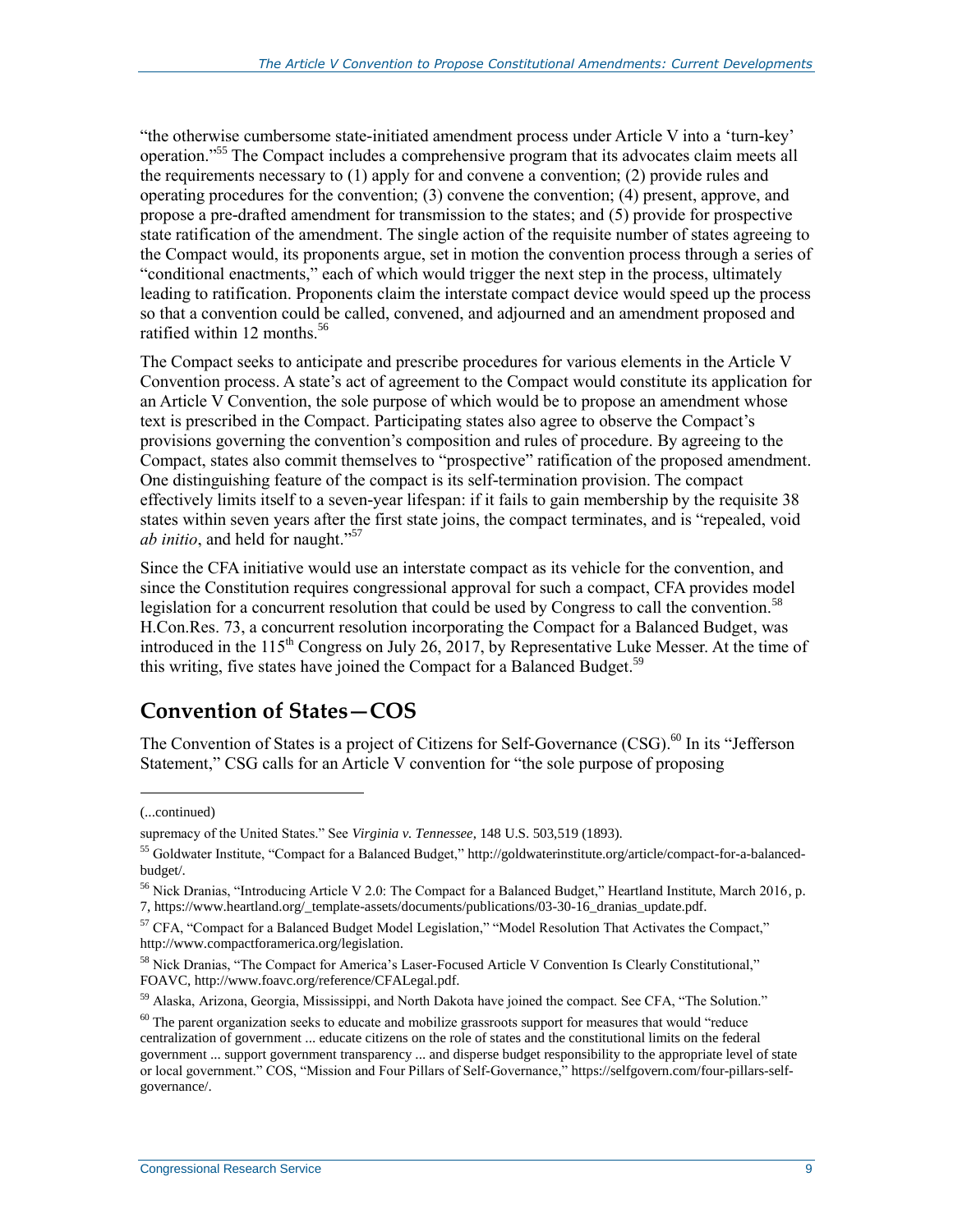amendments that impose fiscal restraints on the federal government, limit the power and jurisdiction of the federal government, and limit the terms of office for its officials and for members of Congress."<sup>61</sup> The resultant Convention of States project emerged in 2014. This organization distinguishes itself from some other convention advocates by the fact that it calls for a convention for a *general purpose*, rather than a specific policy issue. This is the consideration and proposal of amendments to limit the authority of the federal government. The convention, therefore, would be authorized to propose a range of amendments related to this primary goal. Some of the following have been suggested: a balanced budget amendment; redefinition of the general welfare and commerce clauses of the Constitution; prohibition of the application of international treaties and law to govern domestic law in the United States; limitations on presidential executive orders and federal regulations; term limits on Congress and the Supreme Court; an upper limit on federal taxation; and sunsetting all existing federal taxes and a supermajority vote requirement to replace them.<sup>62</sup> Reflecting the Tea Party experience of some of its founders, COS emphasizes grassroots organization, planning for "a viable political operation that is active in a minimum of 40 states."<sup>63</sup> At the time of this writing, the legislatures of 12 states have applied for a convention on the COS model.<sup>64</sup>

#### **Friends of the Article V Convention—FOAVC**

The Friends of the Article V Convention (FOAVC), a self-identified nonpartisan group, has advocated the convention option since its founding in 2007.<sup>65</sup> FOAVC supports the Article V Convention process, but it does not campaign for a convention to consider a specific amendment or a specific subject, such as the balanced budget. As noted previously, FOAVC's website maintains <sup>66</sup> that all state applications are valid indefinitely, that rescissions are not valid, and that Congress should have called a convention as early as 1911.

#### **Restoring Freedom**

RestoringFreedom.org, a self-identified nonpartisan, nonprofit corporation chartered in Texas in 2009, originated the "National Debt Relief Amendment." This organization calls for states to apply for an Article V Convention to consider a specific proposal, under which any increase in the national debt would require the approval of a majority of the legislatures of the 50 states (26 or more) prior to enactment.<sup>67</sup> As noted elsewhere in this report, the constitutionality of state applications for conventions to consider particular specifically worded amendments has been widely debated.

<sup>&</sup>lt;sup>61</sup> COS, "The Jefferson Statement," http://www.conventionofstates.com/the\_jefferson\_statement.

<sup>62</sup> Convention of States Action, "The Strategy," http://www.cosaction.com/strategy.

 $63$  Ibid.

<sup>64</sup> Convention of States Action, "States with Passed Article V Resolution," https://www.cosaction.com/ tx\_states\_with\_passed\_article\_v\_resolution. Applicant states for a COS convention are Alabama, Alaska, Arizona, Florida, Georgia, Indiana, Louisiana, North Dakota, Missouri, Oklahoma, Texas, and Tennessee.

<sup>65</sup> ArticleV.org, "Article V Realities with Bill Walker," https://www.youtube.com/watch?v=M0m9w7x5cfM.

<sup>66</sup> FOAVC, "Frequently Asked Questions," http://www.article-5.org/file.php/1/Articles/FAQ.htm.

 $67$  RestoringFreedom.org, "The Amendment," http://restoringfreedom.org/the-amendment/.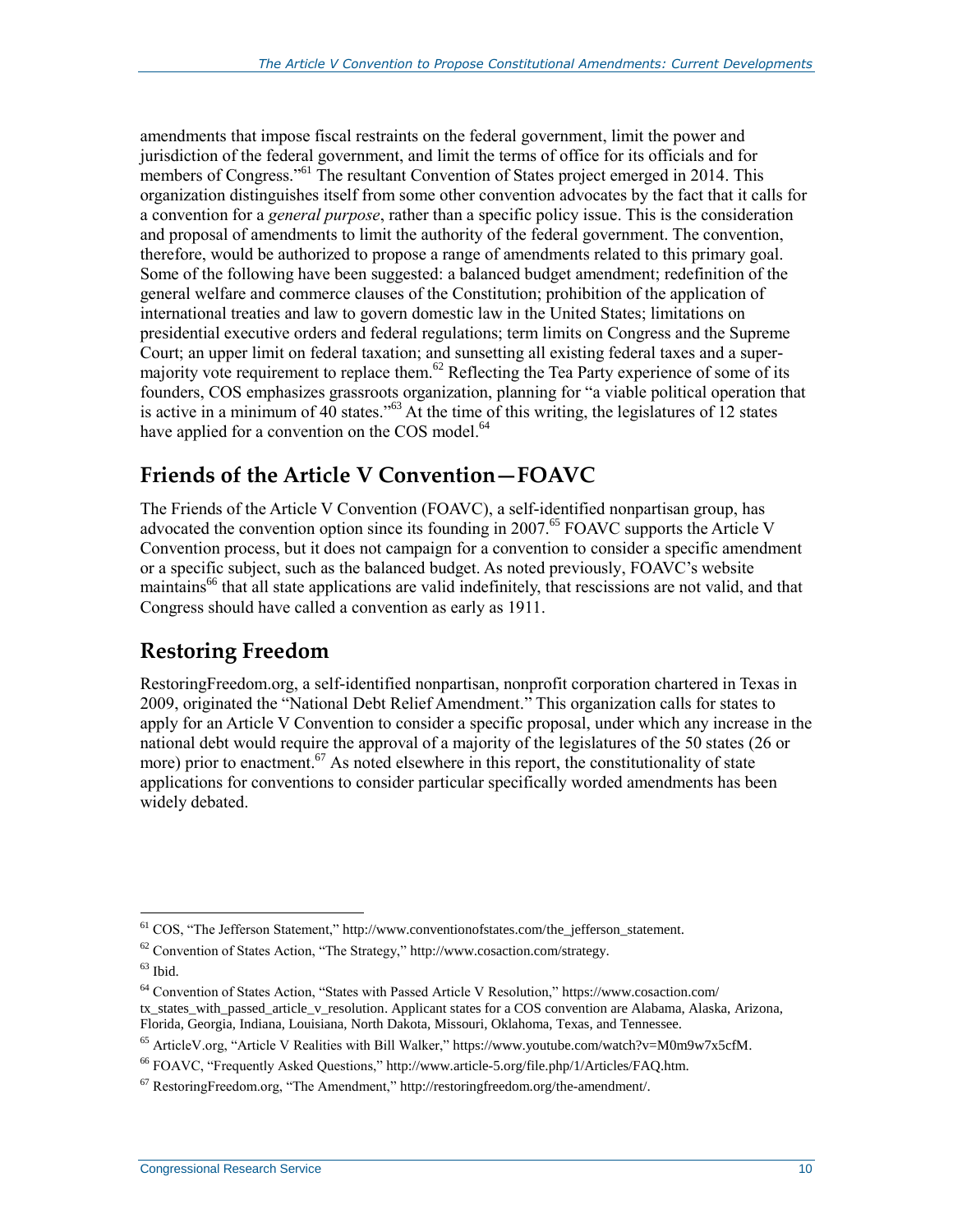#### **Single Subject Amendment**

Single Subject Amendment describes itself as a "527 organization and more specifically a Super PAC which is registered with the federal Elections Commission."<sup>68</sup> It proposes an amendment that would limit the content of bills introduced in Congress to a single subject. Noting that 41 states have single-subject provisions in their constitutions, it maintains that a parallel federal requirement would "ensure accountability and transparency. Logrolling, earmarks, and pork barrel spending would be curtailed."<sup>69</sup> Unlike most other Article V Convention groups, this organization advocates proposal of a relevant amendment by *either* of the two methods prescribed in the Constitution: by congressional resolution or by convention called on applications from the states.<sup>70</sup> Consequently, it supports H.J.Res. 25, a single-subject amendment introduced in the  $115<sup>th</sup>$ Congress on January 12, 2017, by Representative Tom Marino. This proposed constitutional amendment would require that each bill, resolution, or vote that must be submitted to the President should "embrace no more than one subject" which must be "clearly and descriptively expressed in the title."<sup>71</sup> Single Subject Amendment lists one state application for an Article V Convention at the time of this writing.<sup>72</sup>

#### **U.S. Term Limits**

U.S. Term Limits has advocated term limits for elected officials at all levels of government, including Members of Congress. It has supported term limit amendments introduced in Congress—generally three terms for Representatives and two for Senators—since it was established in 1991.<sup>73</sup> In 2015, the organization announced it was expanding its activities to support an Article V Convention for the purpose of proposing a term limits amendment applicable to Congress.<sup>74</sup> At the time of this writing, one state has applied for a term limits amendment convention.<sup>75</sup>

### **Wolf PAC**

 $\overline{a}$ 

As with ArticleV. org, Wolf PAC emerged roughly contemporaneously with the Occupy Wall Street movement of 2011-2012.<sup>76</sup> This organization advocates an Article V Convention to propose an amendment that would reverse what it refers to as the "corporate personhood" aspects of the Supreme Court's *Citizens United v. Federal Elections Commission* decision. <sup>77</sup> The Wolf PAC convention application passed by California's legislature declares that "money does not constitute

 $77$  558 U.S. 310 (2010).

<sup>68</sup> Single Subject Amendment, "Mission and Purpose," http://singlesubjectamendment.com/mission-and-purpose/.

<sup>69</sup> Single Subject Amendment, "About the Single Subject Amendment," http://singlesubjectamendment.com/. <sup>70</sup> Ibid.

 $<sup>71</sup>$  H.J.Res. 25 has been referred to the Subcommittee on the Constitution and Civil Justice of the House Judiciary</sup> Committee. No further action has been taken at the time of this writing.

 $72$  Single Subject Amendment PAC applicant state: Florida. Single Subject Amendment, "Florida House Memorial" 261," http://singlesubjectamendment.com/florida-house-memorial-261/.

<sup>73</sup> U.S. Term Limits, "About U.S. Term Limits," https://www.termlimits.com/about/.

 $74$  U.S. Term Limits, "How the Term Limits Convention Will Work," https://www.termlimits.com/how-the-term-limitsconvention-will-work/.

<sup>75</sup> U.S. Term Limits, "Term Limits Convention—Florida Action Page," https://www.termlimits.com/florida/.

<sup>76</sup> Katerina Nikolas, "Wolf PAC.com: Proposal to Prevent Corporations [from] Buying Politicians," *Digital Journal*, November 9, 2011, http://www.digitaljournal.com/article/314120.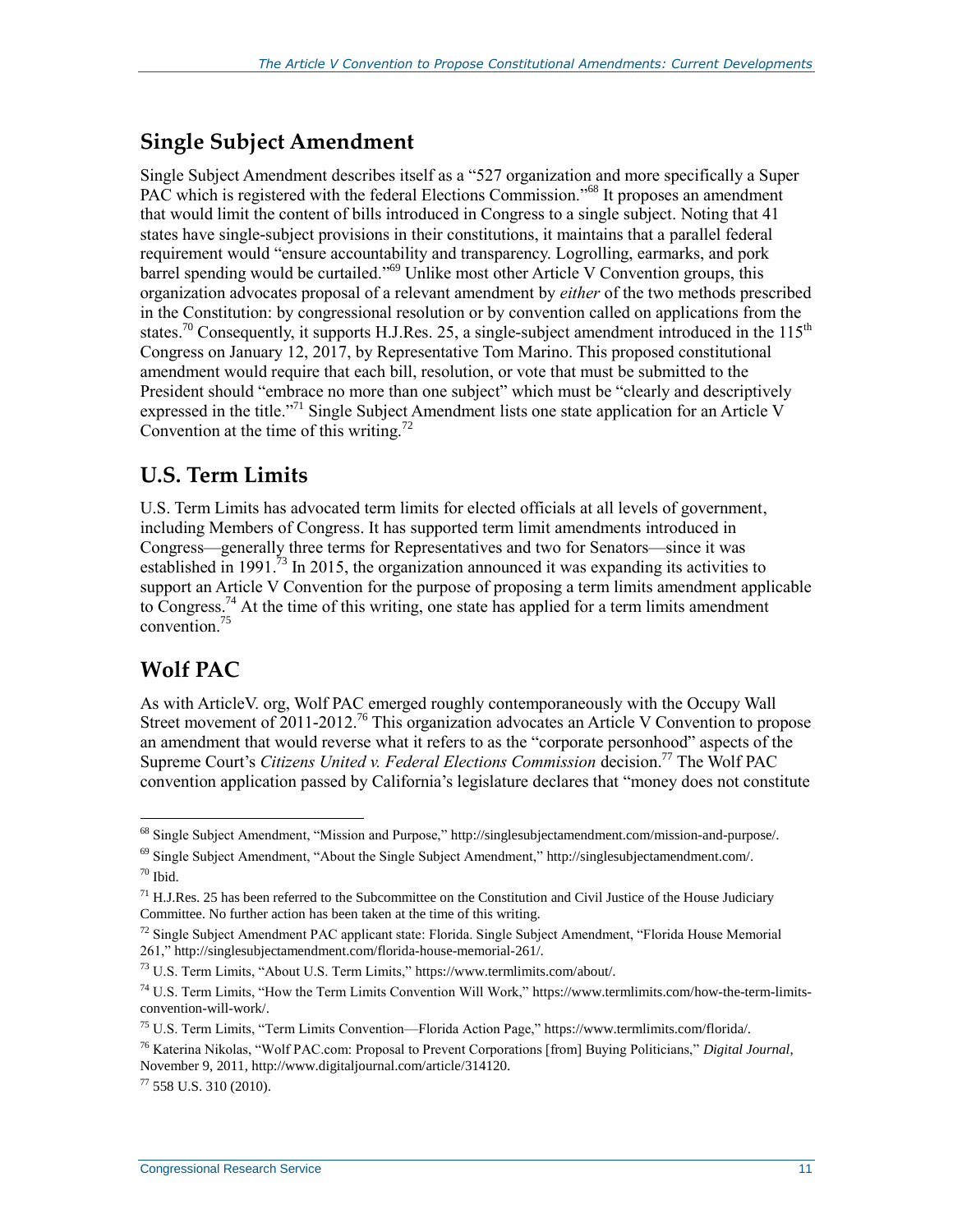free speech and may be legislatively limited" that "the rights that [corporations] enjoy under the United States Constitution should be more narrowly defined" and that corporations "should not be categorized as persons for purposes related to elections and ballot measures."<sup>78</sup> Wolf PAC's plans also include extensive use of social media and online grassroots organizing in support of its objective.<sup>79</sup> At the time of this writing, five states have applied for a convention to consider Wolf PAC's proposals.<sup>80</sup>

### **Current Developments in Congress**

The Article V Convention issue continues to receive attention in the  $115<sup>th</sup>$  Congress, including (1) the aforementioned establishment of House of Representatives procedures for receipt and publication of state applications for a convention, (2) introduction of a proposed concurrent resolution to effectuate the Compact for America's Compact for a Balanced Budget, and (3) introduction of proposed legislation to authorize an official compilation by the National Archives of all Article V Convention applications received from the states.

### **Publication of State Applications by the Clerk of the House of Representatives**

In the 114<sup>th</sup> Congress, the House of Representatives established new procedures for the receipt and publication of state memorials related to the convention issue, including both applications for a convention and rescissions of previous applications. This requirement was continued for the  $115<sup>th</sup>$  Congress in Section 3(d) of H.Res. 5, which provides rules for the House and reads as follows:

Providing for Transparency With Respect to Memorials Submitted Pursuant to Article V of the Constitution of the United States.—With respect to any memorial presented under clause 3 of Rule XII purporting to be an application of the legislature of a State calling for a convention for proposing amendments to the Constitution of the United States pursuant to Article V, or a rescission of any such prior application—

(1) the chair of the Committee on the Judiciary shall, in the case of such a memorial presented in the One Hundred Fourteenth Congress, and may, in the case of such a memorial presented prior to the One Hundred Fourteenth Congress, designate any such memorial for public availability by the Clerk; and

(2) the Clerk shall make such memorials as are designated pursuant to paragraph (1) publicly available in electronic form, organized by State of origin and year of receipt.<sup>81</sup>

This action sets procedures for the systematic retention and public availability of state memorials pertaining to an Article V Convention by the House of Representatives, beginning with those received in the  $114<sup>th</sup>$  Congress. It arguably meets requests for an "official count" of state

<sup>&</sup>lt;sup>78</sup> See California Joint Resolution No. 1, Resolution Chapter 77, June 27, 2014, Clerk of the House of Representatives, http://clerk.house.gov/legislative/memorial-pdfs/2014/Memorial-201401-CA.pdf.

 $^{79}$  Wolf PAC, "The Plan," http://www.wolf-pac.com/the\_plan.

<sup>80</sup> Wolf PAC applicant states: California, Illinois, New Jersey, Rhode Island, and Vermont. David Guldenschuh, "August 1, 2017 Edition of the Article V Convention Legislative Progress Report," http://articlevcaucus.com/wpcontent/uploads/2017/08/17-0801-AVC-Progress-Report.pdf.

 $81$  H.Res. 5, "Adopting Rules for the 115<sup>th</sup> Congress," https://www.congress.gov/bill/115th-congress/house-resolution/ 5/text?q=%7B%22search%22%3A%5B%22adopting+rules+for+the+115th+congress%22%5D%7D&r=1.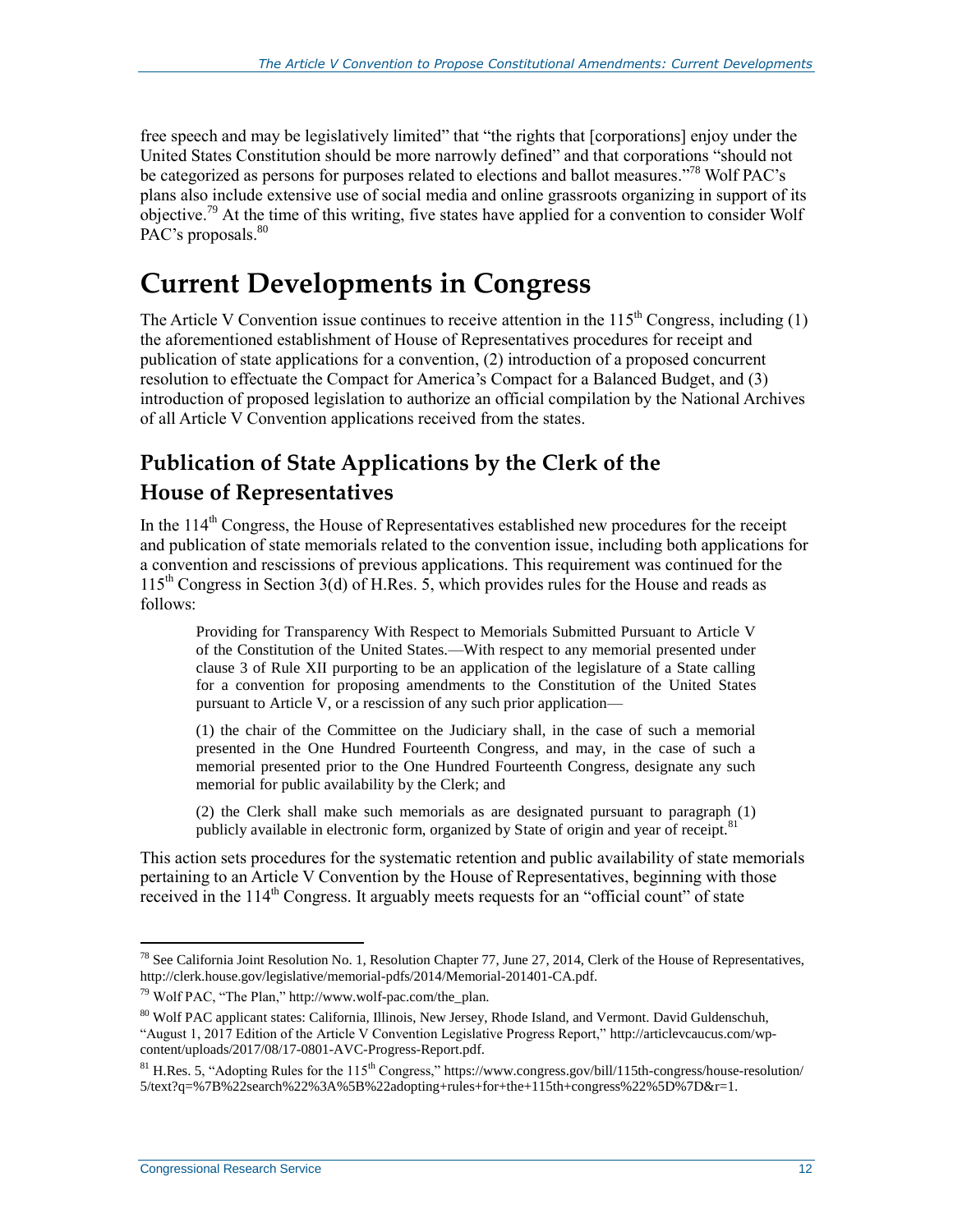applications, at least going forward in time. The Clerk's website began to record state applications in February 2015.

At the time of this writing, the website has recorded 134 applications from 46 states for an Article V Convention. Although some are notifications of recent action taken by state legislatures, others are duplicate referrals of applications forwarded to Congress as long ago as 1960. Applications for conventions were submitted that address a wide range of policy concerns, including a constitutional convention to consider some of the following proposals: a balanced federal budget, guaranteed and unrestricted sharing of federal income tax revenues with the states (revenue sharing), restrictions on abortion, restrictions on school assignment by race, a package of amendments to restrict federal government authority, changing the definition of corporate personhood with respect to contributions to campaigns for federal office, a line item veto for the President, term limits for federal elected office and for federal judges, prayer in schools and other public places, and various other issues.<sup>82</sup>

The Clerk's website has also recorded 21 rescissions from 20 states at the time of this writing. These include state resolutions rescinding all applications, applications for a convention to consider a balanced budget amendment, an application for a convention to consider an amendment authorizing states to apportion one house of their legislatures without respect to population differences among districts, and applications for a general Article V Convention.<sup>83</sup>

#### **115th Congress Legislative Proposals**

Two proposals directly related to the Article V Convention movement have been introduced to date in the  $115<sup>th</sup>$  Congress.<sup>84</sup>

#### **H.R. 1742—Article V Records Transparency Act of 2017**

On March 27, 2017, Representative Luke Messer introduced H.R. 1742, the Article V Records Transparency Act of 2017 in the  $115<sup>th</sup>$  Congress.

This bill would direct the Archivist of the United States to compile and transmit to Congress a list of all applications for, or rescissions of applications for, an Article V Convention to consider constitutional amendments. The compilation would be cataloged by year of submission and state, and the Archivist would also be directed to report on any missing applications or rescissions. The bill would establish a five-year schedule for this initiative based on when an application was transmitted to Congress, beginning with the most recent, and concluding with the earlier applications. The committees on the judiciary of the House and Senate would be directed to make the compilation permanently available to the public and update the compilation as necessary. The bill would also recommend procedures to be followed by the states when submitting applications and would provide direct funding and grants for the compilation program to the National Historical Publications and Records Commission at the National Archives.

 $82$  See Office of the Clerk of the House of Representatives, "House Documents, Selected Memorials," http://clerk.house.gov/legislative/memorials.aspx.

<sup>83</sup> Ibid.

<sup>&</sup>lt;sup>84</sup> In addition, a range of amendments have been introduced that would attain the goals of various convention advocacy groups, including a balanced federal budget, repeal of certain provisions of the Supreme Court's *Citizens United* decision, term limits for Senators and Representatives, and a requirement that laws may address only a single issue.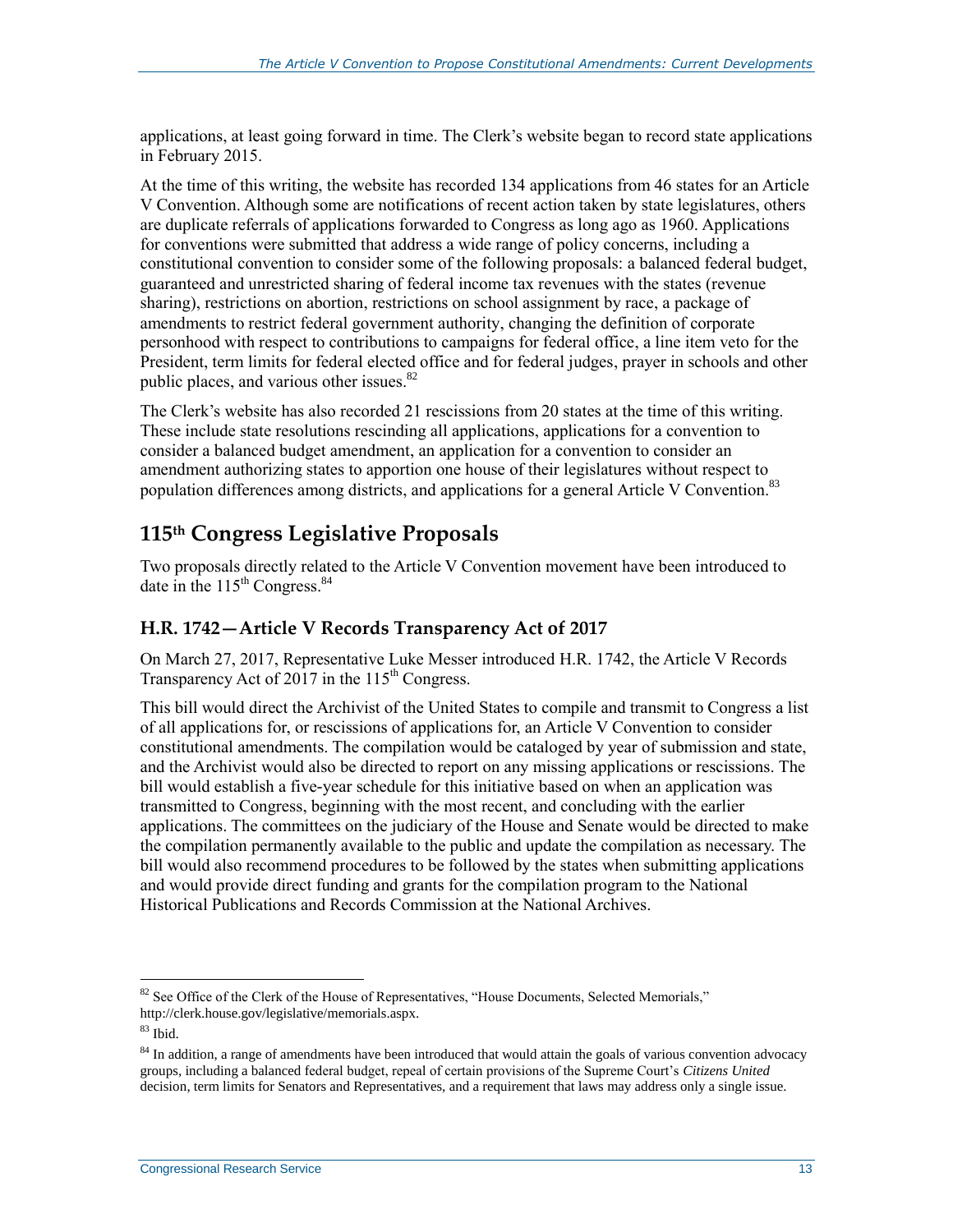H.R. 1742 was referred to the House Judiciary Committee, the Oversight and Government Reform Committee, and the Rules Committee on March 27 and to the Judiciary Committee's subcommittee on the Constitution and Civil Justice on April 21.

If enacted and implemented, the compilation authorized in H.R. 1742 would arguably respond to the demands for a comprehensive list of state convention applications advanced by convention advocates over many years.

#### **H.Con.Res. 73—Compact for a Balanced Budget**

On July 26, 2017, Representative Luke Messer introduced H.Con.Res. 73, entitled "Effectuating the Compact for a Balanced Budget," in the 115<sup>th</sup> Congress.<sup>85</sup> At the time of this writing, he has been joined by 10 cosponsors.<sup>86</sup>

If passed, this resolution would be the vehicle for the Compact for America's Compact for a Balanced Budget, which was examined earlier in this report.

The measure's language states that it "effectuates" the Compact for a Balanced Budget, but some observers might question why the measure does not contain other language affirmatively declaring congressional approval of the compact, as provided for in the Constitution.<sup>87</sup> It does affirmatively state that Congress calls the convention as contemplated under the compact, with a lifespan of not more than one year, and that Congress will refer to the states an amendment conforming to the compact's requirements. As noted earlier in this report, the compact incorporates a series of "conditional enactments" in which the states that join the compact would establish the convention, which itself would consider a specifically worded balanced budget amendment, which, if approved, the member states would further commit themselves prospectively to ratify.

H.Con.Res. 73 was referred to the House Judiciary Committee on July 26, 2017, and subsequently referred to Judiciary's Subcommittee on the Constitution and Civil Justice and the Subcommittee on Regulatory Reform, Commercial and Antitrust Law, both on August 17, 2017.<sup>88</sup>

#### **115th Congress—House Judiciary Committee Hearing, July 27, 2017**

On July 27, 2017, House Judiciary Committee Chairman Bob Goodlatte convened a hearing of the full committee to consider a balanced budget amendment.<sup>89</sup> Although the hearing focused on amending the Constitution by means of a congressional proposal to the states, one Member and

 $\overline{a}$ <sup>85</sup> H.Con.Res. 73, 115<sup>th</sup> Congress, "Effectuating the Compact for a Balanced Budget," https://www.congress.gov/bill/ 115th-congress/house-concurrent-resolution/73?q=

<sup>%7</sup>B%22search%22%3A%5B%22compact+for+a+balanced+budget%22%5D%7D&r=1. This measure is identical to H.Con.Res. 26, introduced in the  $114<sup>th</sup>$  Congress by Rep. Paul Gosar.

<sup>86</sup> In order of their sponsorship, they are Reps. Kevin Cramer, Gregg Harper, Jody B. Hice, Trent Franks, Steven M. Palazzo, Paul Gosar, Tom Graves, David Schweikert, Mo Brooks, and Jeff Duncan.

<sup>87</sup> Article I, Section 10, clause 3, "No State shall, *without the Consent of Congress* ... enter into any Agreement or Compact with another State" (emphasis added).

<sup>88</sup> For additional information and a policy and legal/constitutional analysis of the Compact for a Balanced Budget, see CRS congressional distribution memorandum, "The 'Compact for a Balanced Budget' An Interstate Compact to Propose a Balanced Federal Budget Amendment via the 'Article V Convention' Process," by Thomas H. Neale and Andrew Nolan, February 13, 2015, available to Members of Congress and congressional staff from the authors.

<sup>&</sup>lt;sup>89</sup> U.S. Congress, House Judiciary Committee, "The Need for the Balanced Budget Amendment," hearing, July 27, 2017, https://judiciary.house.gov/hearing/need-balanced-budget-amendment/.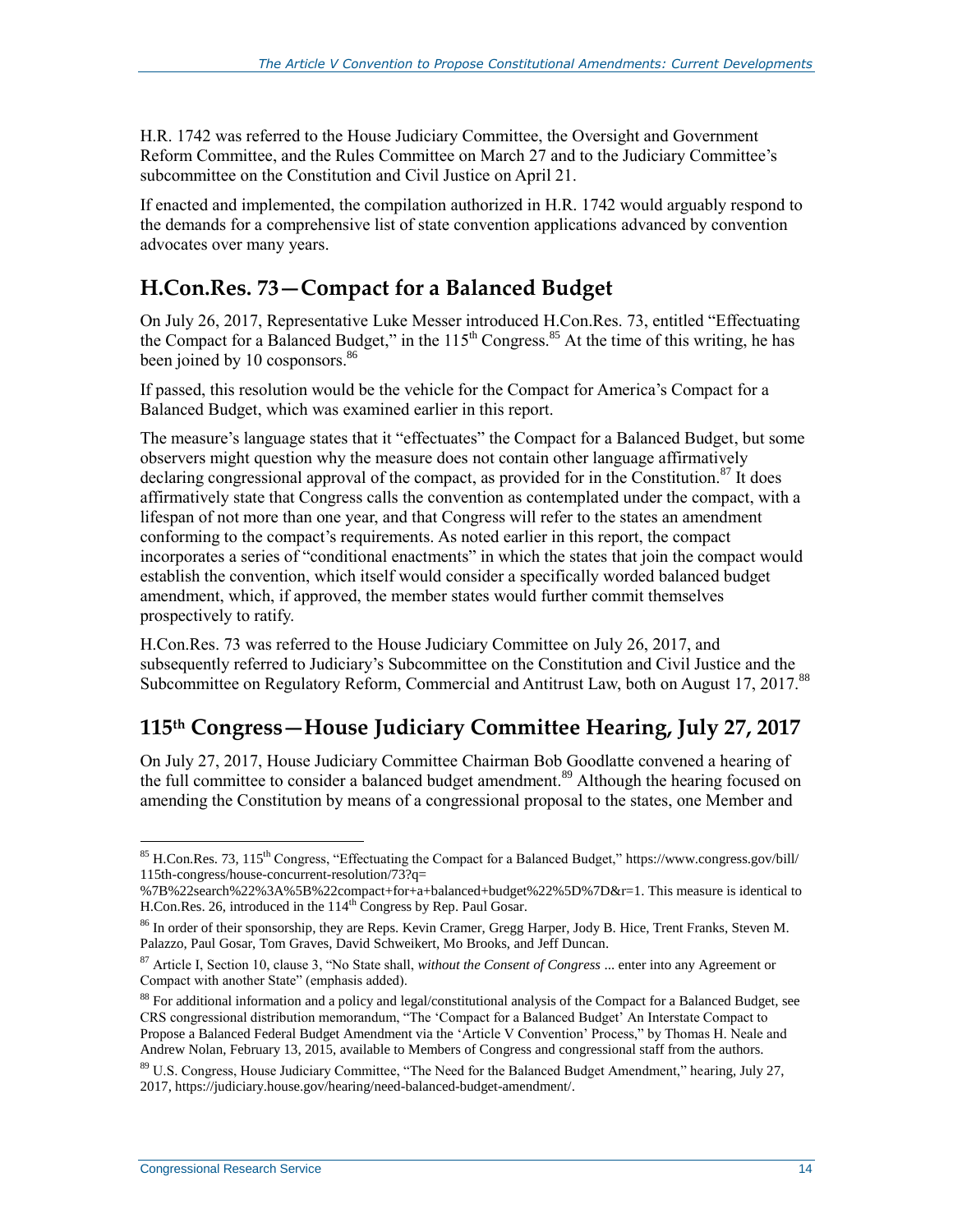one witness did refer to the Article V Convention process. Representative Steve Stivers noted the BBA Task Force's promotion of a convention in the states, particularly the Wisconsin legislature's then-pending action to apply for a balanced budget amendment convention.<sup>90</sup> In addition, Nick Dranias, president and executive director of the Compact for America Educational Foundation, presented testimony on efforts by the Compact for America to promote its Compact for a Balanced Budget through the vehicle of an Article V Convention.<sup>91</sup>

#### **114th Congress Legislative Proposals**

#### **H.J.Res. 34—Authorizing Consideration of a Specific Amendment by an Article V Convention**

H.J.Res. 34, introduced in the  $114<sup>th</sup>$  Congress on February 13, 2015, by Representative John Culberson, proposed an amendment advocated by an Article V support group, Single Subject Amendment, identified earlier in this report. The resolution proposed a constitutional amendment that would have added to the original Article V Convention language. It would have authorized states to apply for, and for Congress to convene, a convention to consider "an identical amendment," which refers to a specifically worded amendment. This measure would resolve a frequently debated question as to whether an amendment of this type would be eligible for consideration in an Article V Convention.<sup>92</sup> Sometimes referred to as the "Madison" Amendment,"<sup>93</sup> supporters assert that by sanctioning a convention to consider a specifically worded amendment, this proposal would eliminate the possibility for a "runaway convention"<sup>94</sup> by limiting it to consideration of only the amendment applied for by the states.<sup>95</sup>

#### **H.Con.Res. 26**

 $\overline{a}$ 

This concurrent resolution was introduced in the  $114<sup>th</sup>$  Congress by Representative Paul A. Gosar on March 19, 2015. It would have effectuated the Compact for a Balanced Budget and was identical to H.Con.Res. 73, as introduced in the  $115<sup>th</sup>$  Congress. No action was taken beyond referral to the House Judiciary Committee's Subcommittee on the Constitution and Civil Justice.

### **Current Developments in the States**

In recent years, measures proposing applications for one or more of the alternative Article V Convention proposals have been introduced in many states. David F. Guldenschuh, an attorney and scholar of the Article V Convention process associated with the Heartland Institute,  $96$  reported

 $90$  Testimony of Rep. Steve Stivers, House Judiciary Committee hearing, July 27, 2017, https://judiciary.house.gov/wpcontent/uploads/2017/07/Rep.-Stivers-Testimony.pdf.

<sup>91</sup> Testimony of Nick Dranias, House Judiciary Committee hearing, July 27, 2017, https://judiciary.house.gov/wpcontent/uploads/2017/07/Dranias-Testimony.pdf.

 $92$  See earlier in this report under "Scope."

 $93$  Not to be confused with the  $27<sup>th</sup>$  Amendment, also sometimes identified as the Madison Amendment.

<sup>94 &</sup>quot;Why the Madison Amendment?" The Madison Amendment website, at http://madisonamendment.org/index.html. A runaway convention is generally defined as one that goes beyond its original mandate to consider amendments in areas that were not included in the state applications through which it was summoned.

<sup>&</sup>lt;sup>95</sup> H.J.Res. 34 was referred to the House Judiciary Committee's Subcommittee on the Constitution and Civil Justice. Rep. Henry Cuellar was a cosponsor.

 $96$  The Heartland Institute describes itself as "a national nonprofit research and education organization [whose] mission (continued...)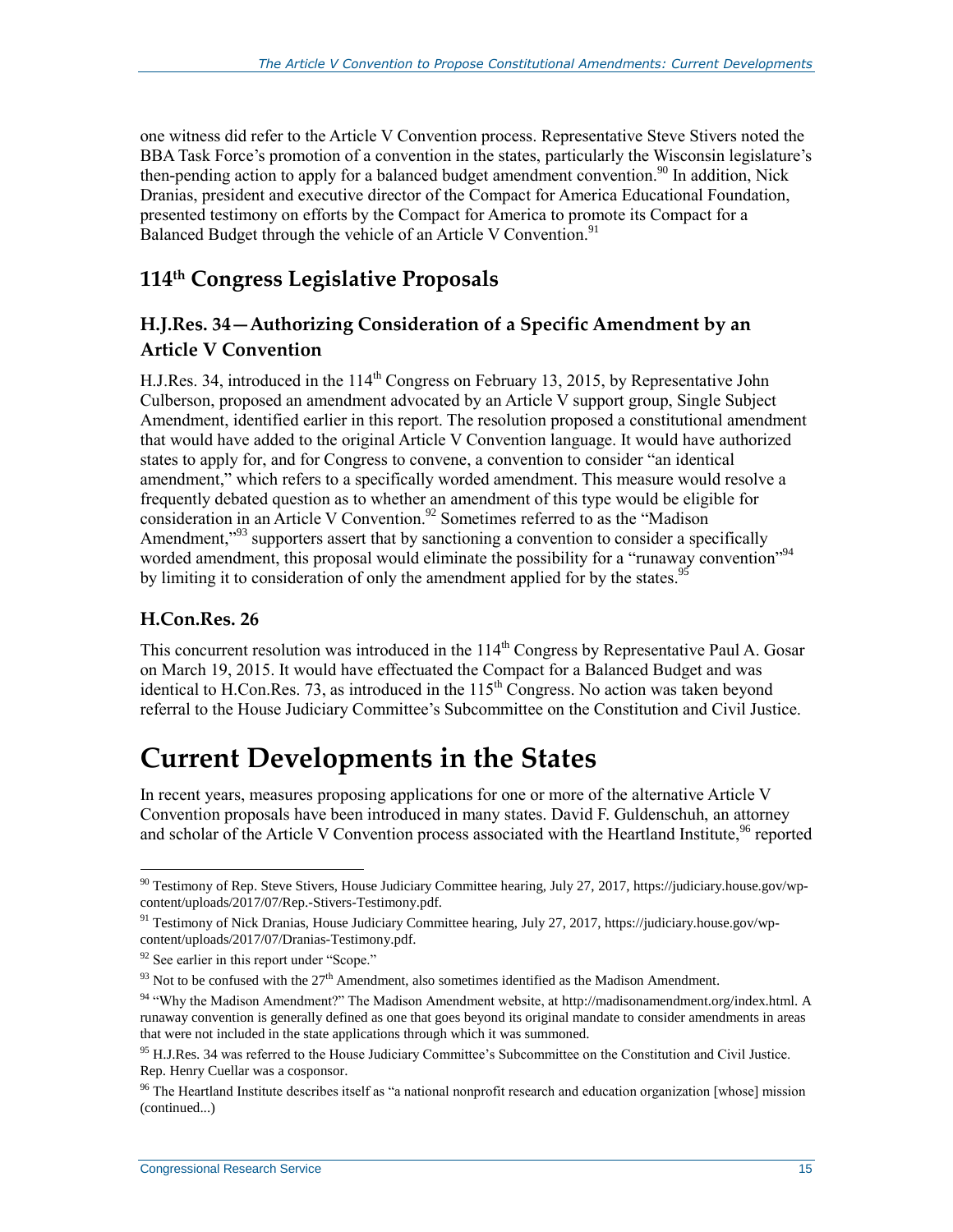that as of August 1, 2017, 175 applications had been introduced in the legislatures of 40 states during their 2017 sessions.<sup>97</sup> As noted earlier in this report, to date in 2017, three states have submitted applications for a balanced budget amendment as proposed by the BBA Task Force effort,<sup>98</sup> four have joined the Convention of States Project,<sup>99</sup> and one has applied for the Compact for America's Compact for a Balanced Budget.<sup>100</sup> Guldenschuh also identified four states that had passed resolutions rescinding one or more applications submitted at an earlier time.<sup>101</sup> Most recently, on November 7, 2017, the Wisconsin legislature completed action on an Article V application for a convention to consider the BBA Task Force's proposed balanced budget amendment, thus raising that organization's asserted total to  $28.102$ 

## **Current Developments in the Policy and Advocacy Community**

Organizations that both support and oppose an Article V Convention have mounted activities intended to build support for their preferred approach to the convention.

#### **Selected Article V Convention Advocate Activity**

In March 2017, the Arizona legislature passed a measure inviting states to a convention that would plan and recommend rules and procedures for an Article V Convention to consider a balanced federal budget amendment. It would also recommend to Congress the criteria for determining the date and location of such a convention once the constitutional threshold of state applications has been reached.<sup>103</sup> In response, official delegations from 19 states and unofficial groups representing three other state legislatures met in Phoenix, Arizona, between September 12 and September 14, 2017, to consider planning issues for an Article V Convention and set nonbinding rules for a convention.<sup>104</sup>

In September 2016, the Convention of States held a "simulated" convention in Williamsburg, Virginia. Meeting from September 21-23, unofficial delegates representing all 50 states adopted amendments in the following policy areas: require a balanced federal budget under most conditions; provide term limits for Congress; limit "federal overreach by returning the Commerce Clause to its original meaning"; provide a congressional veto of federal regulations; require a

l

<sup>(...</sup>continued)

is to discover, develop, and promote free-market solutions to social and economic problems." Heartland Institute, "About Us," https://www.heartland.org/about-us/index.html.

<sup>&</sup>lt;sup>97</sup> Guldenschuh, "August 1, 2017 Edition of the Article V Convention Legislative Progress Report," and "The Article V Movement: A Comprehensive Assessment to Date and a Suggested Approach for State Legislators and Advocacy Groups Moving Forward."

<sup>&</sup>lt;sup>98</sup> Ibid.: Arizona, Wisconsin, and Wyoming.

<sup>99</sup> Ibid.: Arizona, Missouri, North Dakota, and Texas.

<sup>100</sup> Ibid.: Arizona.

<sup>101</sup> Ibid.: Maryland, New Mexico, Nevada, and Texas.

 $102$  Opoien, "Wisconsin Becomes  $28<sup>th</sup>$  State to Call for a U.S. Constitutional Convention."

<sup>&</sup>lt;sup>103</sup> Arizona legislature, 2017 session, House Concurrent Resolution 2022, http://www.azleg.gov/legtext/53leg/1R/bills/ hcr2022c.htm.

<sup>104</sup> Alia Beard Rau, "Phoenix Constitutional Convention Gives Birth to a New Nation, Planners Say," AZcentral.com, September 15, 2017, http://www.azcentral.com/story/news/politics/arizona/2017/09/15/phoenix-constitutionalconvention-gives-rebirth-new-nation-planners-say/664206001/.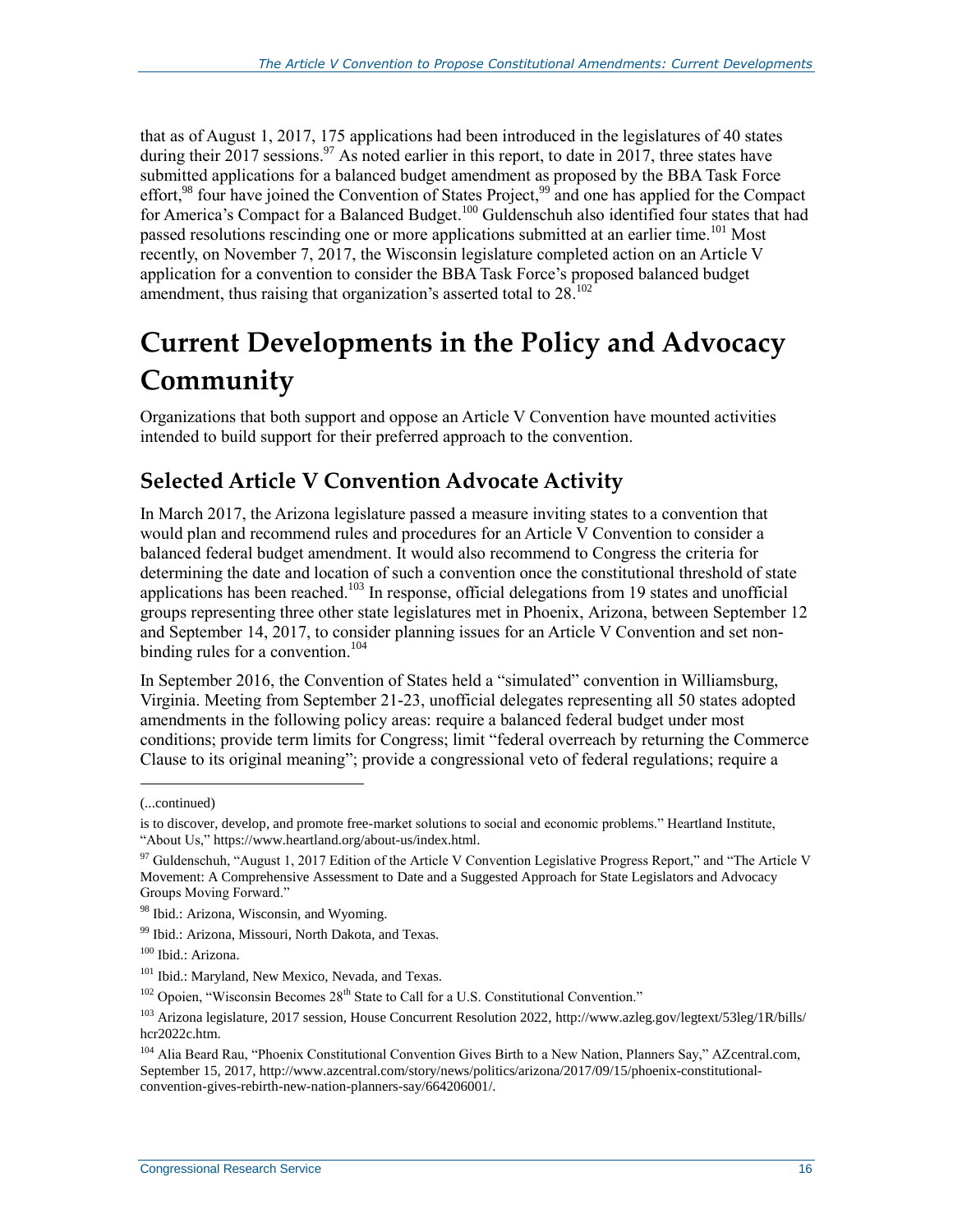super-majority to increase or establish new federal taxes; repeal the  $16<sup>th</sup>$  (income tax) amendment; empower the states by a three-fifths vote to "abrogate any federal law, regulation, or executive order."<sup>105</sup>

In December 2015, the State Legislators Article V Caucus newsletter reported that the BBA Task Force joined with the National Federation of Independent Business and the Tea Party Express to conduct state legislator education programs in several states that may consider BBA Task Force applications in their future legislative sessions.<sup>106</sup> The same issue reported that U.S. Term Limits, a policy advocacy group established in 1992 to promote term limits for all levels of elected officials, had initiated a campaign for an Article V Convention to consider an amendment to limit U.S. Representatives to six two-year terms, and U.S. Senators to two six-year terms, for a total of 12 years of service.<sup>107</sup>

Between July 23 and 25, 2015, the Balanced Budget Amendment Task Force sponsored a meeting to discuss convention procedures and coordinate pro-convention group activities. This meeting was held concurrently with that of the American Legislative Exchange Council (ALEC) which provides a forum for state legislators and private sector leaders to discuss and exchange information on state policy issues. ALEC focuses on issues such as "free markets, limited government and constitutional division of powers between the federal and state governments," and has a prepared handbook for state legislators on the Article V Convention process.<sup>108</sup> According to one source, ALEC finalized model rules for convention procedures at a December meeting.<sup>109</sup>

Also in July 2015, the Convention of States founded a "Convention of States Caucus" for proconvention state legislators. The caucus was expected to propose draft rules for an Article V Convention at the ALEC San Diego meeting.<sup>110</sup> The issue of rules to govern a convention—who should make them and what they should include—has been controversial: "convention procedures" bills introduced in the late  $20<sup>th</sup>$  century asserted Congress's responsibility for setting rules and regulations for a convention, but some advocates of the process claim Congress has no role in the process beyond calling the convention.<sup>111</sup>

In January 2015, the CFA's Compact for a Balanced Budget Commission was established to provide an organizational framework and institutional presence for the compact and its member states. $^{112}$ 

<sup>&</sup>lt;sup>105</sup> COS, "COS Simulation," September 21-23, 2016, https://www.conventionofstates.com/cossim.

<sup>106</sup> State Legislators Article V Caucus, "BBA Group Partners with NIFB and Tea Party Express," December 2015, http://articlevcaucus.com/news/december-newsletter-2/.

<sup>&</sup>lt;sup>107</sup> State Legislators Article V Caucus, "Article V Term Limits Group Gathering Steam," December 2015, at http://articlevcaucus.com/news/december-newsletter-2/.

<sup>108</sup> For additional information on ALEC, see ALEC website at http://www.alec.org/about-alec/frequently-askedquestions/.Handbook available at http://www.alec.org/publications/article-v-handbook/.

<sup>109</sup> State Legislators Article V Caucus, "ALEC Task Force Approves A5 Convention Rules," January 2015, http://articlevcaucus.com/news/january-newsletter-2/.

<sup>110</sup> COS, "Convention of States Launches Legislative Caucus and Web Site at American Legislative Exchange Council Meeting, July 23-24," July 23, 2015, http://www.conventionofstates.com/ convention of states project launches legislator caucus.

<sup>111</sup> For additional information on this question, see CRS Report R42589, *The Article V Convention to Propose Constitutional Amendments: Contemporary Issues for Congress*, by Thomas H. Neale, at pp. 32-33.

<sup>&</sup>lt;sup>112</sup> Compact for a Balanced Budget Commission, "What Is the Compact for a Balanced Budget Commission?," http://www.balancedbudgetcompact.org/#!the-project/ceu8.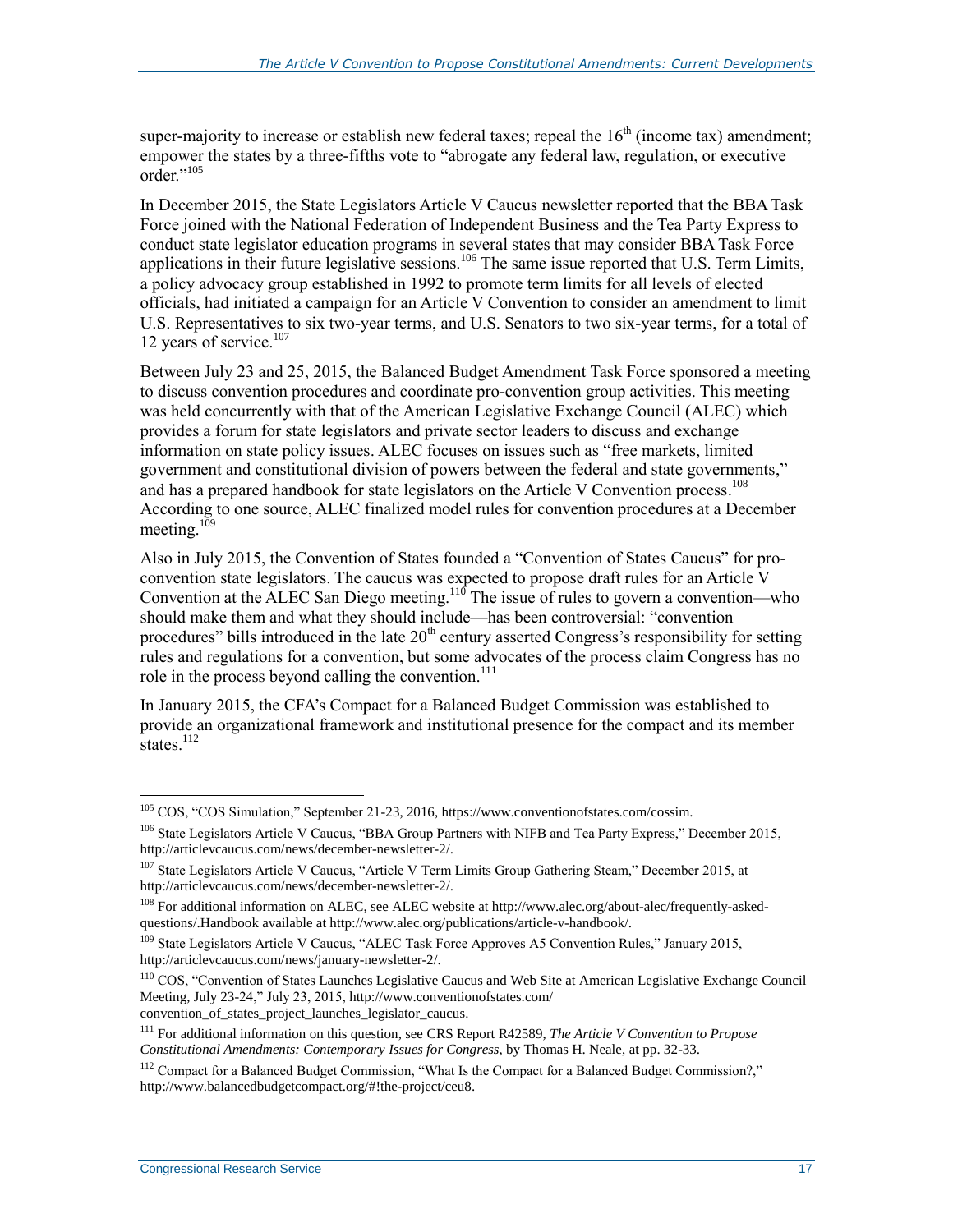#### **Selected Article V Convention Opponent Activity**

At the same time, opposition to the Article V Convention continues to be voiced by public policy advocacy organizations representing a broad segment of the political spectrum.

In 2011, the Heritage Foundation<sup>113</sup> cautioned against a convention:

[A]n Article V convention is not the answer to our problems. The lack of precedent, extensive unknowns, and considerable risks of an Article V amendments convention should bring sober pause to advocates of legitimate constitutional reform contemplating this avenue. We are not prepared to encourage state governments at this time to apply to Congress to call an amendments convention.<sup>114</sup>

More recently, however, a 2016 Heritage study appeared to be noncommittal on the subject, balancing concerns about a "runaway convention" with "the need to maintain an overriding focus on holding Congress and the President, and, by extension, federal agencies accountable for the decisions they make today."<sup>115</sup>

Eagle Forum, which describes itself as a "pro-family" conservative public interest organization, founded and headed for many years by the late Phyllis Schlafly,<sup>116</sup> has consistently opposed an Article V Convention since at least 1986, on the grounds that it could "jeopardize our most basic liberties enshrined in the Constitution and the Bill of Rights."<sup>117</sup> In July 2017, "PS [Phyllis Schlafly] Eagles," a break-away group, also voiced opposition, asserting that anonymous financial supporters of a convention were pursuing a "hidden agenda of globalism and open borders, views that they conceal with broad platitudes like 'limit the power and jurisdiction of the federal government."<sup>118</sup>

In January 2017, the Center on Budget Policy and Priorities cautioned against both a balanced budget amendment and an Article V Convention, asserting that "state lawmakers considering such resolutions (applying for a convention) should be skeptical of claims being made by groups promoting the resolutions ... that states could control the actions or outcomes of a constitutional convention. A convention would likely be extremely contentious and highly politicized, and its results impossible to predict."<sup>119</sup> The center defines itself as "a nonpartisan research and policy institute" pursuing "federal and state policies designed both to reduce poverty and inequality and to restore fiscal responsibility in equitable and effective ways."<sup>120</sup>

<sup>&</sup>lt;sup>113</sup> The Heritage Foundation is a self-identified "research and educational institution ... whose mission is to formulate and promote conservative public policies." Heritage Foundation, "About Heritage," http://www.heritage.org/about.

<sup>114</sup> *The Daily Signal*, "Don't Be Fooled by Article V Conventions," February 10, 2011, http://dailysignal.com/2011/02/ 10/dont-be-fooled-by-article-v-conventions/.

<sup>&</sup>lt;sup>115</sup> John Malcolm, "Consideration of a Convention to Propose Amendments under Article V of the U.S. Constitution," Heritage Foundation, February 19, 2016, http://www.heritage.org/the-constitution/report/consideration-conventionpropose-amendments-under-article-v-the-us.

<sup>116</sup> Eagle Forum, "About Us," http://www.eagleforum.org/misc/descript.html.

<sup>117</sup> Eagle Forum, "New Threat of Constitutional Convention," December 10, 2013, http://www.eagleforum.org/ publications/alerts/2013-archives/new-threat-of-constitutional-convention.html. See also Eagle Forum, "National Issues, Constitution," http://eagleforum.org/national-issues.html.

<sup>118</sup> PS Eagles, "Coalition Letter Against Convention of States," September 20, 2017, http://www.pseagles.com/ Coalition letter against Convention of States.

<sup>&</sup>lt;sup>119</sup> Michael Leachman and David A. Super, "States Likely Could Not Control Convention on Balanced Budget or Other Proposals," Center on Budget and Policy Priorities, updated January 18, 2017, https://www.cbpp.org/research/stateslikely-could-not-control-constitutional-convention-on-balanced-budget-amendment-or.

<sup>120</sup> Center on Budget and Policy Priorities, "Our Mission," http://www.cbpp.org/about/mission-history.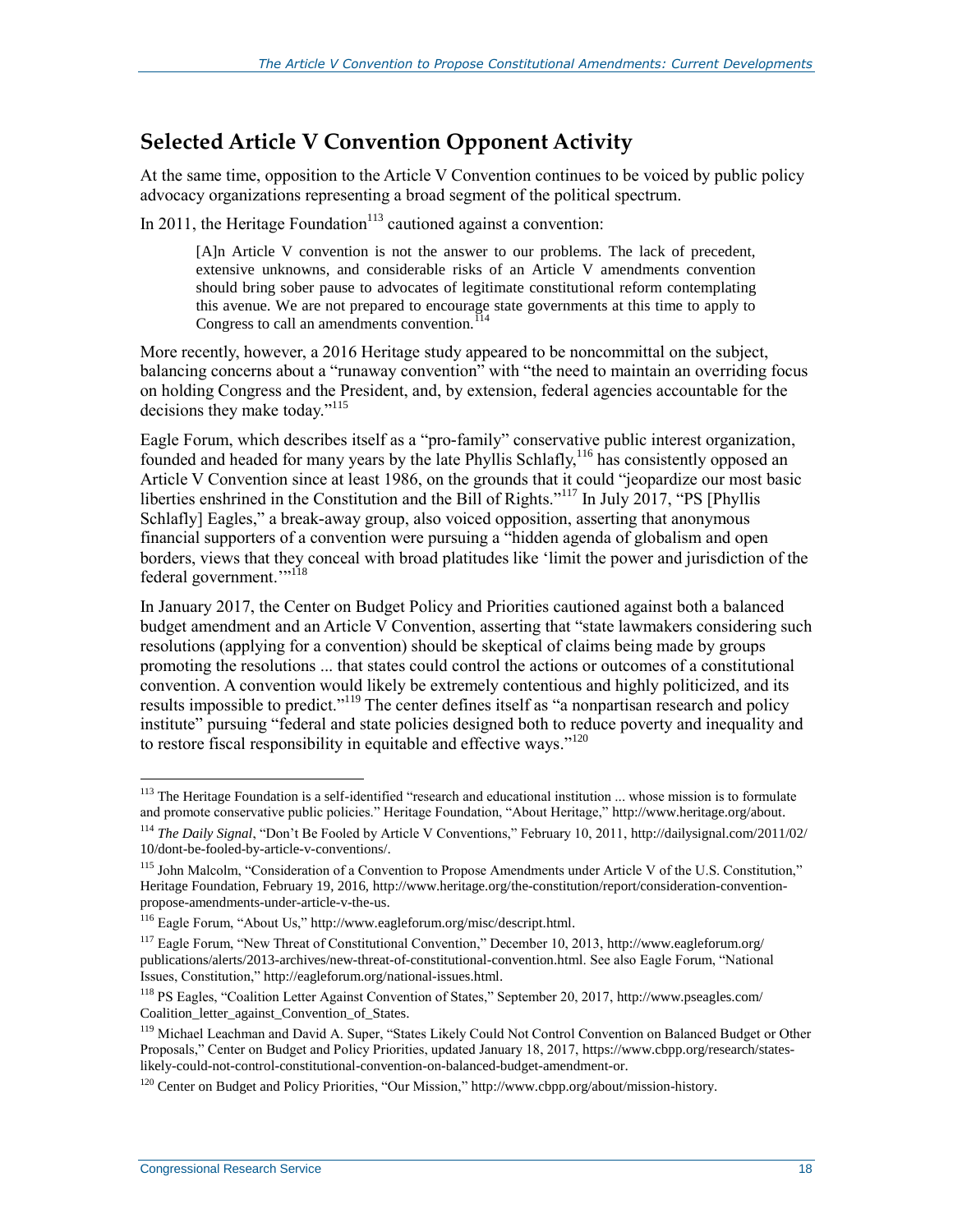The John Birch Society, which describes itself as seeking "to bring about less government, more responsibility, and—with God's help—a better world[,] $v<sup>121</sup>$  has, by its own reckoning, opposed the Article V Convention for 30 years<sup>122</sup> and expressed opposition to the Compact for America since that proposal was announced.<sup>123</sup> The society claimed most recently that pro-convention groups such as Wolf PAC are funded indirectly by philanthropist and political activist George  $S$ oros.<sup>124</sup>

On April 4, 2017, Common Cause, which describes itself as "a nonpartisan grassroots organization dedicated to ... open, honest, and accountable government that serves the public interest, promote[s] equal rights, opportunity, and representation for all, ... an independent voice for change and a watchdog against corruption and abuse of power[,] $v^{125}$  issued a statement by 230 public interest organizations declaring opposition to an Article V Convention and urging states to rescind their applications for a convention. It warned of the dangers of a runaway convention and noted, "There are no rules and guidelines in the U.S. Constitution on how a convention would work, which creates an opportunity for a runaway convention that could rewrite any constitutional right or protection currently available to American citizens."<sup>126</sup> Earlier, in December 2015, Common Cause issued a position paper opposing an Article V Convention. The report observed that convention advocates cover a broad range of the political spectrum, but declared that "Common Cause strongly opposes an Article V convention, even as we strongly support a constitutional amendment to reverse *Citizens United*."<sup>127</sup> Specifically the report asserted that no existing judicial, legislative, or executive body would have authority over a convention; that lack of pre-existing procedures could lead to political manipulation of a convention; and that a convention could not be limited to a single issue, and that it might propose "additional changes that could limit or eliminate fundamental rights or upend our entire system of government."<sup>128</sup>

### **Concluding Observations**

The Article V Convention alternative for amending the Constitution has enjoyed a revival in interest over the past decade. It has gained the support of activist organizations that embrace a broad range of the political spectrum, from the Tea Party to Occupy Wall Street and places in between. Its partisans appear to be active and committed, and the progress of some of these organizations toward their goal continues. It remains uncertain, however, whether any of them can attain the constitutional threshold of 34 convention applications.

<sup>121</sup> John Birch Society, "Our Mission," http://www.jbs.org/about-jbs.

<sup>&</sup>lt;sup>122</sup> John Birch Society, "Conservatives Who Oppose an Article V Convention," January 27, 2014, https://www.jbs.org/ jbs-news/news/item/16488-conservatives-who-oppose-an-article-v-convention.

<sup>123</sup> Joe Wolverton, II, "Compact for America Proposal Could Increase Federal Power," *The New American*, February 3, 2014, http://www.thenewamerican.com/usnews/constitution/item/17538-compact-for-america-proposal-could-increasefederal-power%20.

<sup>124</sup> Joe Wolverton, II, "Socialists and Soros Fight for Article V Convention," *The New American*, January 15, 2014, http://www.thenewamerican.com/usnews/constitution/item/17402-socialists-and-soros-fight-for-article-v-convention.

<sup>125</sup> Common Cause, "About Us," http://www.commoncause.org/about/.

<sup>&</sup>lt;sup>126</sup> Common Cause, "Constitutional Rights and Public Interest Groups Oppose Calls for an Article V Constitutional Convention," April 14, 2017, http://www.commoncause.org/issues/more-democracy-reforms/constitutionalconvention/constitutional-rights-and.pdf.

<sup>&</sup>lt;sup>127</sup> Common Cause, "The Dangerous Path: Big Money's Plan to Shred the Constitution," May 2016, http://www.commoncause.org/issues/more-democracy-reforms/constitutional-convention/dangerous-path-report.pdf.  $128$  Ibid.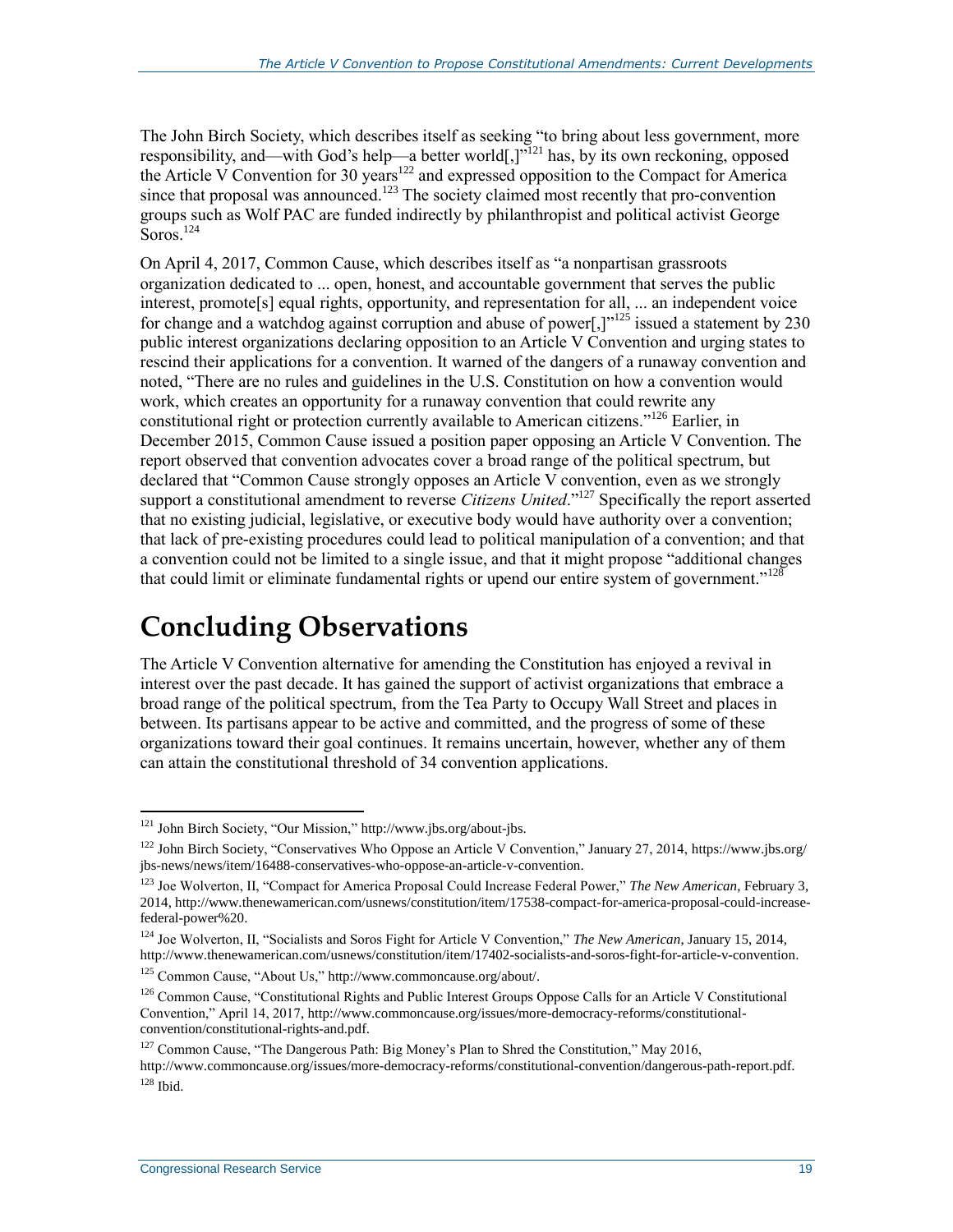Several factors may contribute to this condition. One observer, attorney David Guldenschuh, suggests that the proliferation of advocacy groups may actually dilute support for the overall concept as they compete for the limited time and attention of state legislators. The same observer notes that the more complex "multi-subject" strategies pursued by some groups may further vitiate the force of their arguments. A single-issue approach, he suggests, might enjoy a greater chance of success. <sup>129</sup> For example, the Balanced Budget Amendment Task Force, which advocates a convention that would consider only one issue—a balanced federal budget requirement—claims 28 applications, although 17 of these are "legacy" applications that filed more than 30 years ago and whose validity may be open to challenge. By comparison, no other Article V Convention advocacy group can claim more than 12 applications at this time. In addition, it is worth noting that the balanced federal budget amendment is arguably the best known and most widely supported of these proposals: Survey research results show consistent public support for a federal balanced budget amendment since at least 1994.<sup>130</sup>

Guldenschuh also cites what he claims is an apparent lack of coordination, noting that "different advocacy groups have somewhat supported each other in states where multiple resolutions have been introduced, [but] their overall failure to work together is causing confusion among legislators and hurting the effort's overall success rate."<sup>131</sup>

Further, it is arguable that the Article V Convention remains largely an internet or social media phenomenon, where it enjoys multiple websites and frequent postings among diverse elements of the advocacy community, both pro and con. By comparison, however, traditional media coverage is comparatively sparse, and, notwithstanding the aforementioned public support for a balanced federal budget amendment, the convention alternative does not appear to command widespread attention or support among the general public at this time.

The number of state applications for a convention has grown in the past two years. While only the BBA, with 28 applications, including its "legacy" states, is within striking distance of the constitutional threshold, the Convention of States added four applications in 2017, bringing its total to 12 states. These gains, however, have arguably been balanced by four states that rescinded earlier applications in 2017. Going forward, advocates may assert that applications by the state legislatures will continue at the same pace. Conversely, it could also be argued that the movement's progress could lead to the same sort of "second thoughts" that slowed, and then stalled, the BBA campaign of the 1980s. To this may be added constitutional questions concerning state applications that would likely be raised if or when a convention call seemed imminent. For instance, are state applications submitted over 30 years ago still valid, and, what is the constitutional status of state actions to rescind their earlier applications?

Ultimately, it may be argued that the constitutional process is working as the founders planned. The Article V Convention device was intended to provide an alternative method of amendment, but it was also intended that a convention should enjoy a broad national consensus of support and meet similarly exacting standards as those that apply to amendments proposed in Congress. While the current campaign has generated considerable interest and advocacy among convention advocates, its awareness and support among the wider community appears to be limited. In order

<sup>&</sup>lt;sup>129</sup> David Guldenshuh, "An Interim Recap of Article V Legislative Activity," State Legislators Article V Caucus, July 2015, http://articlevcaucus.com/news/july-newsletter-2/.

<sup>&</sup>lt;sup>130</sup> According to the Roper Center, public support for a BBA has never dropped below 61% since 1994 and was recorded at 74% in 2014. Roper Center, "The Public and Proposed Constitutional Amendments: We Love You, You're Perfect, Now Change," http://www.ropercenter.uconn.edu/the-public-and-proposed-constitutional-amendments-welove-you-youre-perfect-now-change-2/.

<sup>&</sup>lt;sup>131</sup> Guldenschuh, "An Interim Recap of Article V Legislative Activity."